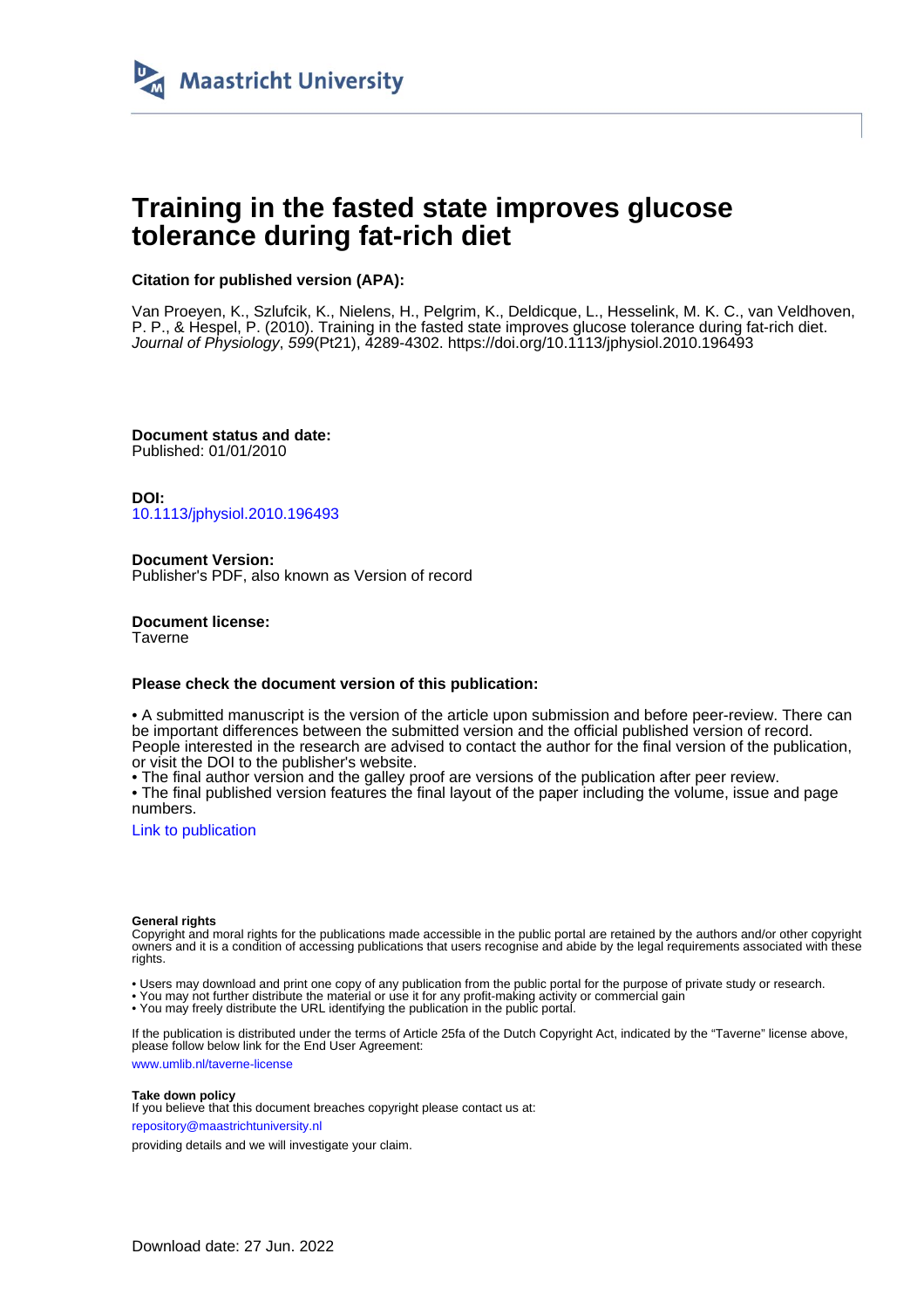# **Training in the fasted state improves glucose tolerance during fat-rich diet**

Karen Van Proeyen<sup>1</sup>, Karolina Szlufcik<sup>1</sup>, Henri Nielens<sup>2</sup>, Koen Pelgrim<sup>1</sup>, Louise Deldicque<sup>3</sup>, Matthijs Hesselink<sup>4</sup>, Paul P. Van Veldhoven<sup>5</sup> and Peter Hespel<sup>1</sup>

*1 Research Centre for Exercise and Health, Department of Biomedical Kinesiology, K.U. Leuven, Leuven, Belgium*

*2 St-Luc University Hospital, U. C. Louvain, Brussels, Belgium*

*3 Institute of Neuroscience, U. C. Louvain, Louvain-la-Neuve, Belgium*

*4 NUTRIM School for Nutrition, Toxicology and Metabolism, Department of Human Movement Sciences, Maastricht University Medical Centre, Maastricht, The Netherlands*

*5 Department Molecular Cell Biology, LIPIT, K.U. Leuven, Leuven, Belgium*

**A fat-rich energy-dense diet is an important cause of insulin resistance. Stimulation of fat turnover in muscle cells during dietary fat challenge may contribute to maintenance of insulin sensitivity. Exercise in the fasted state markedly stimulates energy provision via fat oxidation. Therefore, we investigated whether exercise training in the fasted state is more potent than exercise in the fed state to rescue whole-body glucose tolerance and insulin sensitivity during a period of hyper-caloric fat-rich diet. Healthy male volunteers (18–25 y) received a hyper-caloric (∼+30% kcal day−<sup>1</sup>) fat-rich (50% of kcal) diet for 6 weeks. Some of the subjects performed endurance exercise training (4 days per week) in the fasted state (F;**  $n = 10$ **), whilst the others ingested carbohydrates before and during the training sessions (CHO;** *n* **= 10). The control group did not train (CON;**  $n = 7$ **). Body weight increased in CON**  $(+3.0 \pm 0.8 \text{ kg})$  **and CHO**  $(+1.4 \pm 0.4 \text{ kg})$   $(P < 0.01)$ , but not in F $(+0.7 \pm 0.4 \text{ kg}, P = 0.13)$ . Compared with CON, F but **not CHO enhanced whole-body glucose tolerance and the Matsuda insulin sensitivity index (***P <* **0.05). Muscle GLUT4 protein content was increased in F (+28%) compared with both** CHO ( $P = 0.05$ ) and CON ( $P < 0.05$ ). Furthermore, only training in F elevated AMP-activated **protein kinase** *α* **phosphorylation (+25%) as well as up-regulated fatty acid translocase/CD36 and carnitine palmitoyltransferase 1 mRNA levels compared with CON (∼+30%). High-fat diet increased intramyocellular lipid but not diacylglycerol and ceramide contents, either in the absence or presence of training. This study for the first time shows that fasted training is more potent than fed training to facilitate adaptations in muscle and to improve whole-body glucose tolerance and insulin sensitivity during hyper-caloric fat-rich diet.**

(Resubmitted 4 August 2010; accepted after revision 11 September 2010; first published online 13 September 2010) **Corresponding author** P. Hespel: Research Centre for Exercise and Health, FaBeR – K.U.Leuven, Tervuursevest 101, B-3001 Leuven (Heverlee), Belgium. Email: peter.hespel@faber.kuleuven.be

**Abbreviations** AMPK, AMP-activated protein kinase α; AUCgluc, area under the glucose curve; β-HAD, β-hydroxyacyl coenzyme A dehydrogenase; COX, cytochrome *c* oxidase; CPT1, carnitine palmitoyltransferase 1; CS, citrate synthase; FAT/CD36, fatty acid translocase/CD36; FAT<sub>max</sub>, maximal rate of fat oxidation; (F)FA, (free) fatty acid; HFD, high-fat diet; IMCL, intramyocellular lipid; ISI, insulin sensitivity index; OGTT, oral glucose tolerance test.

### Introduction

As lifestyle changes have resulted in a dramatic rise in the incidence of obesity and type 2 diabetes, it is important to improve strategies aimed to prevent and/or treat insulin resistance, one of the earliest hallmarks of the development of type 2 diabetes (Zimmet *et al.* 2001). Skeletal muscle plays a major role in glucose metabolism, accounting for

∼75% of whole-body insulin-stimulated glucose uptake (DeFronzo *et al.* 1981), which indicates a primary site for intervention.

Fat accumulation inside muscle cells or intramyocellular lipid (IMCL) content is associated with insulin resistance in sedentary populations (Pan *et al.* 1997; Goodpaster *et al.* 2001). Consumption of a high-fat diet (HFD) generates an imbalance between lipid storage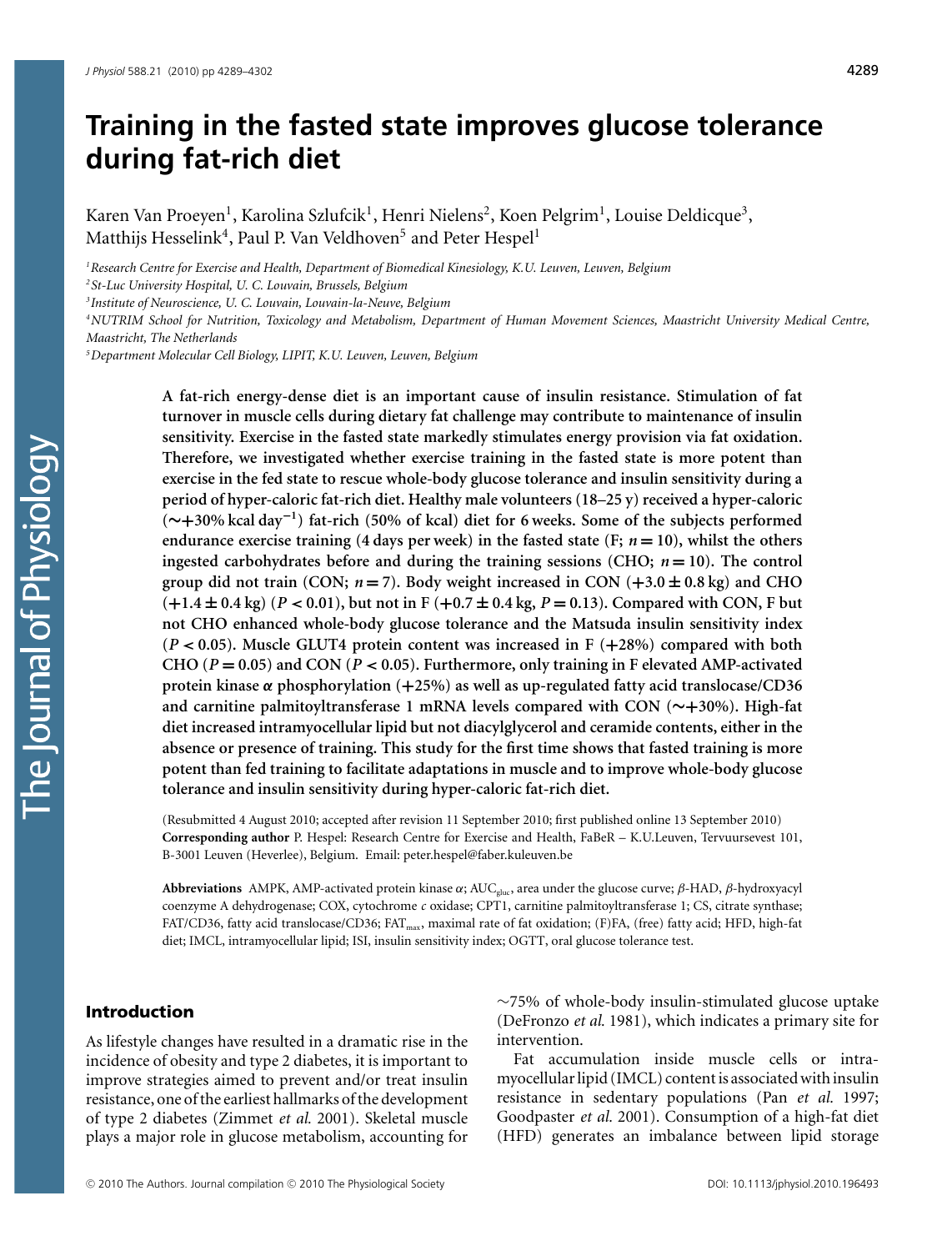and oxidation in muscle cells, and thereby results in elevated IMCL in healthy young subjects within days (Bachmann *et al.* 2001; Schrauwen-Hinderling *et al.* 2005). Bachmann *et al.* (2001) demonstrated that HFD-induced increase in IMCL is accompanied by impaired insulin sensitivity. Both rate of fatty acid (FA) transport and FA oxidation were found to be simultaneously enhanced in red muscle of obese as well as type 2 diabetic rats (Bonen *et al.* 2009; Holloway *et al.* 2009). However, the increase in lipid oxidation did not fully compensate for the excess FA import in muscle cells, leading to ectopic lipid accumulation. Furthermore, over-expression of muscle carnitine palmitoyltransferase 1 (CPT1) in rats, which stimulated FA oxidation, restored HFD-induced insulin resistance (Bruce *et al.* 2009). The above findings pinpoint the importance of matching FA uptake and oxidation in skeletal muscle. By this rationale, the higher rate of exercise-induced oxidative fat turnover in physically active individuals (Turcotte *et al.* 1992; Helge *et al.* 2001) could at least partly explain the presence of enhanced muscular insulin sensitivity against the face of elevated IMCL (Goodpaster *et al.* 2001). Indeed, a high turnover rate of IMCL probably blunts accumulation of toxic FA metabolites, such as diacylglycerol and ceramide (Moro *et al.* 2007), which may interfere with insulin signalling (Summers, 2006; Timmers *et al.* 2008). Thus stimulation of exercise-induced IMCL breakdown followed by repletion through increased channelling of FAs towards triglyceride synthesis in muscle cells may reduce the formation of bioactive lipids during HFD, and hence protect against the development of muscular insulin resistance (Liu *et al.* 2007; Schenk, 2007).

The beneficial impact of regular exercise in a carbohydrate-restricted state has previously been questioned (Akerstrom *et al.* 2009; McConell *et al.* 1999). Nonetheless, evidence is mounting to prove that limiting carbohydrate availability during exercise by various strategies can stimulate training-induced adaptations in muscle cells to facilitate oxidative energy turnover as well as FA transport (Hansen*et al.* 2005; De Bock *et al.* 2008; Yeo *et al.* 2008; Morton *et al.* 2009; Nybo *et al.* 2009; Stannard *et al.* 2010; Van Proeyen *et al.* submitted). Furthermore, the dietary context of exercise clearly plays a pivotal role in regulating IMCL metabolism during and after exercise. In this regard, we have shown that carbohydrate intake before and during endurance exercise, compared with exercise in the fasted state, largely inhibited IMCL degradation (De Bock *et al.* 2005). Furthermore, it is well documented that energy production from fat oxidation is markedly stimulated by exercise in the fasted state (De Bock *et al.* 2005; Bennard & Doucet, 2006). Against this background, it is reasonable to postulate that consistent exercise training in the fasted state may be an effective strategy to up-regulate IMCL turnover and thereby prevent the accumulation of deleterious FA intermediates. Thus, in populations exposed to excessive dietary fat intake, early morning exercise in the fasted state may be a more effective exercise mode than exercise in the fed-state, to alleviate the development of diet-induced insulin resistance. Therefore, the present study compared the effect of exercise training in the fasted state *versus* exercise in conjunction with ample carbohydrate intake on glucose tolerance, insulin sensitivity and some key regulators of IMCL turnover, in healthy young men during a period of hyper-caloric HFD.

# Methods

# **Subjects**

Twenty-eight healthy, young male volunteers (age:  $21.2 \pm 0.3$  (s.e.m) years; body weight:  $71.5 \pm 1.9$  kg) participated in the study, which was approved by the local Ethics Committee (K.U. Leuven) and was in accordance with *The Declaration of Helsinki*. All subjects were involved in regular sports and physical activity at a rate of ∼3.5 h per week (range 2–6 h), but none of them was consistently endurance trained in either cycling or running. Subjects were asked not to participate in any strenuous exercise sessions other than prescribed by the study protocol during the period of the study. The control group was repeatedly instructed not to change their normal participation in exercise and physical activities for the full duration of the study. Subjects gave their written, informed consent after they were informed of all experimental procedures and risks associated with the experiments. During the study one subject from the control group dropped-out due to illness that was unrelated to the study protocol.

# **Study protocol**

**Preliminary testing and subject randomization.** Two weeks before the start of the study, the subjects performed a maximal incremental exercise test (initial load  $100 W + 35 W$  per 3 min) on a bicycle ergometer (Avantronic Cyclus II, Leipzig, Germany) to determine rate of maximal oxygen uptake  $(V_{O,\text{max}})$  and the corresponding workload (*W*max). Heart rate (Polar, Kempele, Finland),  $\dot{V}_{\text{O}_2}$  and  $\dot{V}_{\text{CO}_2}$  (Cortex Metalyzer II, Leipzig, Germany) were continuously measured during the test and the exercise intensity corresponding to maximal rate of fat oxidation ( $FAT<sub>max</sub>$ ) was determined as previously described (Achten *et al.* 2002). Furthermore, subjects completed a 4-day dietary record to assess their normal dietary habits. Energy intake and diet composition were analysed using a nutritional software package (Becel 5.00, Unilever Bestfoods, Rotterdam, The Netherlands). Independent of the experimental group, subjects on average ingested ∼3000 kcal per day, of which ∼50% was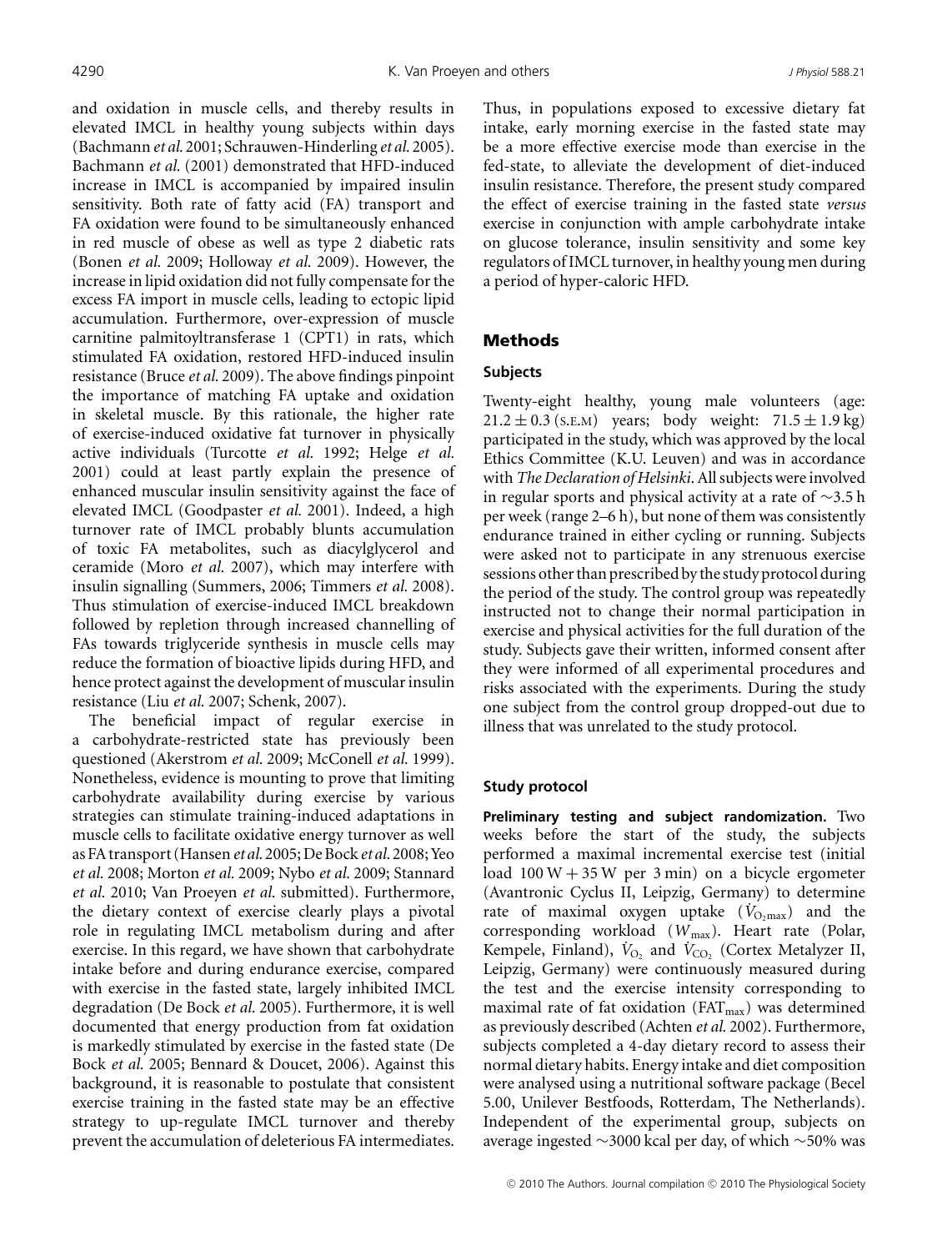|                                         | <b>CON</b>       |                  | CHO              |
|-----------------------------------------|------------------|------------------|------------------|
| Energy intake (kcal day <sup>-1</sup> ) | 3081 (2018-3957) | 2911 (1951-3977) | 3012 (2011-3984) |
| $%$ fat                                 | $36(26-40)$      | $36(29-42)$      | 34 (28-38)       |
| % carbohydrate                          | $51(43-61)$      | 49 (41–58)       | 52 (46-64)       |
| % protein                               | $13(9-18)$       | $15(10-17)$      | $14(9-19)$       |

**Table 1. Daily energy intake before the start of the study**

Data provided are means and range in parentheses (CON:  $n = 7$ ; F:  $n = 10$ ; CHO:  $n = 10$ ), and represent average total daily energy intake and macronutrient composition of the diet during 4 days preceding the start of the study.

in the form of carbohydrates, ∼35% fat and ∼15% protein (see Table 1). Based on these preliminary examinations, subjects were matched to obtain triplets with similar values for  $\dot{V}_{\text{O,max}}$  and energy intake (kcal  $(24 \text{ h})^{-1}$ ). At the start of the study, triplet-matched subjects were randomly assigned to either of three experimental groups.

**Study design and experimental groups.** After the randomization, subjects enrolled on a 6-week dietary intervention programme involving hyper-caloric fat-rich feeding (see below). Two groups combined the diet with a supervised training programme, which consisted either of exercise training in the fasted state  $(F, n = 10)$ , or similar training with carbohydrate intake before and during exercise (CHO,  $n = 10$ ; see below). The control group (CON,  $n = 7$ ) received the hyper-caloric fat-rich diet in the absence of training. Before (pretest) and at the end (posttest) of the intervention period, the subjects participated in a 3-day experimental session.

**Dietary intervention.** Before the start of the study high-fat menus for weekdays Monday to Friday were composed by a professional dietician. Four different menus were elaborated, which contained either 3000 kcal, 3500 kcal, 4000 kcal, or 4500 kcal per day, respectively, and energy intake was similar on training days and rest days. Energy distribution in each dietary programme was ∼50% in the form of fat, ∼40% carbohydrates and ∼10% protein. Subjects received supervised lunches, whereas all other meals, snacks and drinks were provided by the investigators as individual take-home food packages. On weekends the subjects were instructed to reproduce as closely as possible the dietary pattern from the weekdays, and they completed a detailed food diary for analysis upon completion of the study. Based on the dietary analyses prior to the start of the study, triplets were assigned to the menu programme (3000–4500 kcal) yielding an increase in energy intake of≥30%. Because after 2 weeks offollow-up, body weight increase in the control group on average was less than expected  $(0.46 \pm 0.23 \text{ kg})$ , probably due to under-reporting in the preliminary dietary analyses, all subjects were moved up to the menu with 500 kcal higher

energy intake from the start of week 3. In addition, they were instructed to adapt the weekend diet accordingly.

**Training intervention.** F performed all training sessions in thefasted state,whereas CHO received a carbohydrate-rich breakfast (675 kcal, 70% carbohydrates, 15% fat, 15% protein) ∼90 min before each training session. In addition, during exercise CHO ingested a drinking solution containing 1 g maltodextrin per kg body weight in 500 ml water per hour, whilst F received a similar volume of water. In order to obtain identical daily energy intakes between F and CHO throughout the study, F received the 'breakfast' which they missed in the morning, plus the amount of maltodextrin they omitted during exercise, in mid-afternoon. Subjects participated in two 60 min and two 90 min supervised training sessions per week, always between 06.30 and 09.00 h. Training sessions consisted of a combination of cycling and running exercise. F and CHO subjects always simultaneously trained as matched pairs. Because due to the randomisation procedure F and CHO had similar  $V_{\text{O,max}}$ , during cycling F subjects were instructed to adjust the workload to obtain a heart rate corresponding with 70–75%  $V_{\text{O}_2\text{max}}$ , whilst CHO subjects adjusted the workload to correspond with their F companion. A similar procedure was used for the running training. Intensity in running was set at 85% of the maximal heart rate obtained from a Bruce protocol during the first training session in the training centre (Bruce *et al.* 1963). Thus, training duration and intensity was identical between F and CHO at all times.

**Pretest and posttest.** The pretest and the posttest were organised over three separate days each. On the first day subjects reported to the laboratory and fat mass was assessed by the sum of 12 skinfolds measures. In the evening, subjects received a standardised dinner (1050 kcal, 60% carbohydrates, 30% fat, 10% protein), after which they remained fasted until an oral glucose tolerance test (OGTT) was started on the next morning. Subjects were seated in a comfortable chair and received 75 g of glucose in 300 ml water. Thereafter, blood samples  $(50 \mu l)$  were collected from a hyperaemic earlobe at 20 min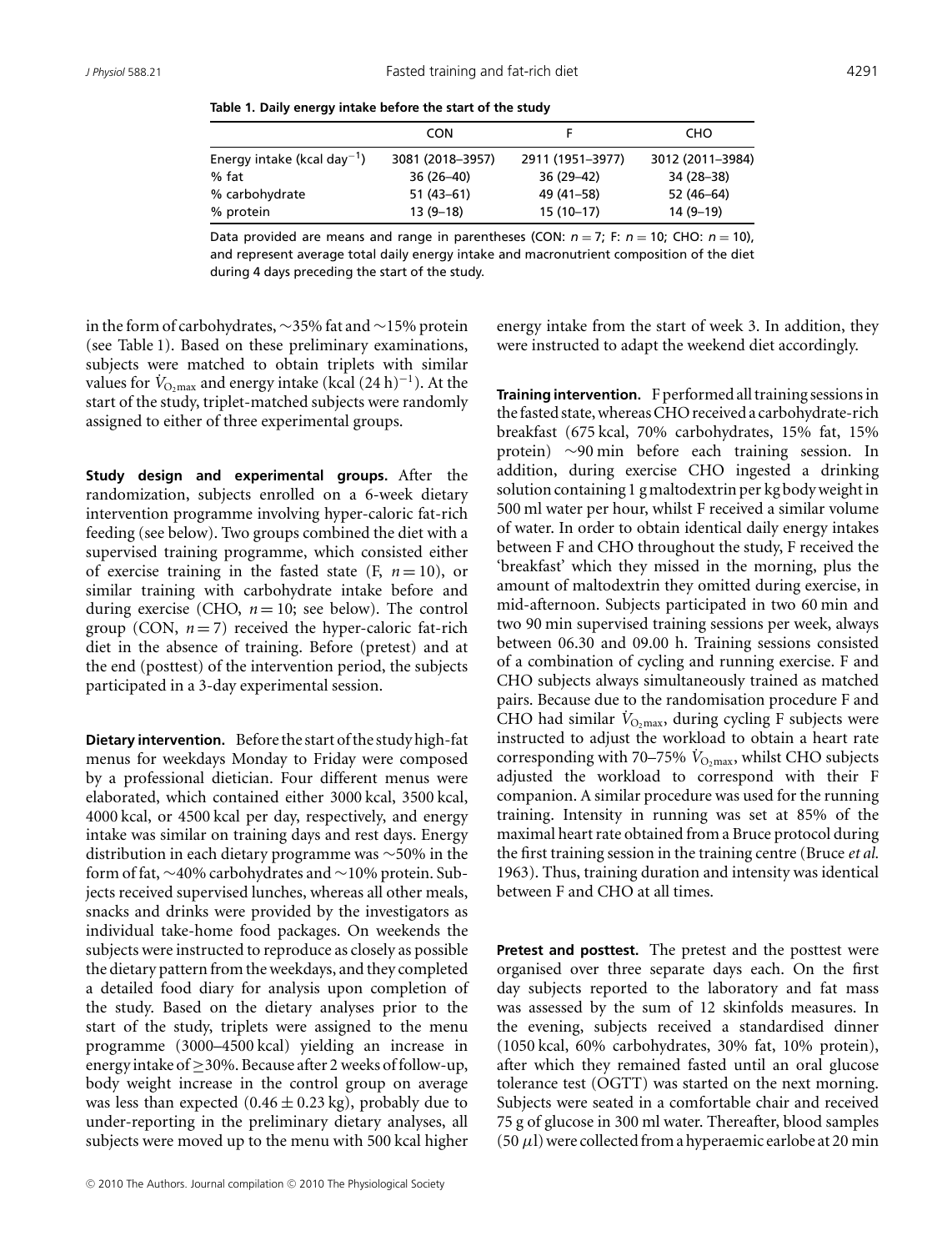intervals and were immediately analysed for blood glucose (Analox GM7, Analox Instruments Ltd, London, UK). Furthermore, at 0, 60 and 120 min a blood sample was taken from an arm vein into vacuum tubes containing Silica clot activator (Vacutainer, BD, Franklin Lakes NJ, USA). Tubes were centrifuged (567 *g* for 15 min at 4◦C) and the supernatant serum was stored at −20◦C until analysed at a later date. Positive incremental area under the glucose curve  $(AUC_{gluc})$  and the Matsuda insulin sensitivity index (ISI) (Matsuda & DeFronzo, 1999) were calculated. Following the OGTT, subjects received a standardised diet for 3 days to avoid fluctuations in IMCL (Bachmann *et al.* 2001). In the pretest, subjects received a well-balanced diet (2500–3500 kcal; 60% carbohydrates; 25% fat; 15% protein), whilst during the posttest subjects continued to adhere to the HFD as prescribed by the study protocol. On each occasion subjects reported to the laboratory between 06.00 and 10.00 h after a ∼12 h overnight fast. After a 30 min rest, a blood sample (10 ml) was taken from an antecubital vein. Immediately after, a percutaneous needle biopsy was taken from the right m. vastus lateralis under local anaesthetic through an incision in the skin (2–3 ml lidocaine, subcutaneously). Part of the sample was immediately frozen in liquid nitrogen. The remaining part was mounted in embedding medium (Tissue-Tek, Sakura FineTek, Zoeterwoude, The Netherlands) and frozen in isopentane cooled in liquid nitrogen. All muscle samples were stored at −80◦C until later analysis. Subjects were instructed to avoid strenuous exercise for at least 2 days prior to the biopsies. During the posttest the biopsies in F and CHO were taken ∼48 h after the last training session.

#### **Biochemical analyses**

**Oil-Red-O staining.** Serial sections  $(4 \mu m)$  from biopsy samples were put on uncoated glass slides for determination of fibre type-specific IMCL content by Oil-Red-O staining as we have previously described (De Bock *et al.* 2005). Fibre-type specific IMCL content was expressed as arbitrary units (A.U.). For each cross-section a total of  $141 \pm 6$  fibres were analysed.

**Muscle glycogen and lipid intermediates.** Muscle glycogen content was measured as glucose residues after acid hydrolysis, in freeze-dried muscle tissue using a standard enzymatic fluorometric assay (Lowry & Passoneau, 1972). Lipids extracts were prepared from biopsies (Van Veldhoven & Bell, 1988), followed by analysis of phospholipids (organic phosphate) (Van Veldhoven & Bell, 1988), and enzymatic quantification of ceramide and diacylglycerol by means of [γ-32P]ATP and *E. coli diacylglycerol kinase* (Van Veldhoven *et al.* 1992, 1995).

**Enzyme activities.** Activities of citrate synthase (CS), β-hydroxyacyl coenzyme A dehydrogenase (β-HAD) and cytochrome *c* oxidase (COX) were performed using enzymatic spectrophotometric assays as previously described (den Hoed *et al.* 2008).

**RNA extraction, reverse transcription and real-time qPCR analysis.** Total RNA from frozen muscle samples was extracted using the TRIzol method (Invitrogen, Merelbeke, Belgium). cDNA preparation and real-time qPCR analysis were carried out as previously described (De Bock *et al.* 2008). Assay IDs were Hs00354519 (fatty acid translocase/CD36, FAT/CD36) and Hs00193219 (carnitine palmitoyltransferase 1, CPT1). To compensate for variations in input RNA amounts and PCR reaction efficiency two genes, peptidylprolyl isomerase A (cyclophilin A) (Hs99999904) and  $\beta$ -2-microglobulin mRNA (Hs00187842), were chosen using the GeNorm applet (Vandesompele *et al.* 2002) and used as reference genes to normalize the values.

**Muscle lysate production and Western blotting.** Muscle lysate production and Western blotting were done as previously described (De Bock *et al.* 2005). The primary antibodies used were GLUT4 (Millipore, Brussels, Belgium), total AMP-activated protein kinase (AMPK) α (Cell Signaling Technology, Inc., Danvers, MA, USA), phospho-AMPK $\alpha$  Thr<sup>172</sup> (Cell Signaling), and glyceraldehyde 3-phosphate dehydrogenase (GAPDH; Abcam, Cambridge, UK). The appropriate secondary antibodies were used (DakoCytomation, Heverlee, Belgium, and Cell Signaling). Band density was calculated by using Kodak 1D image analysis software. Results were expressed relative to a standard that was run together with the samples, and for GLUT4 relative to GAPDH.

**Analysis of blood samples.** Serum insulin was assayed by chemiluminescence using the Siemens DPC kit according to the instructions of the manufacturer. Plasma non-esterified free fatty acids (FFAs) were determined using a reagent kit (WAKO Chemicals GmbH, Neuss, Germany).

#### **Statistical analyses**

Treatment effects were evaluated using a repeated-measures analysis of variance (ANOVA). Two-way ANOVA was performed to examine the main effects of treatment and/or time. A planned contrast analysis was used for *post hoc* comparisons, when appropriate. Contrast analysis was also used to evaluate specific pre-planned comparisons. The association between variables was analysed by Pearson's product moment correlation analysis. A probability level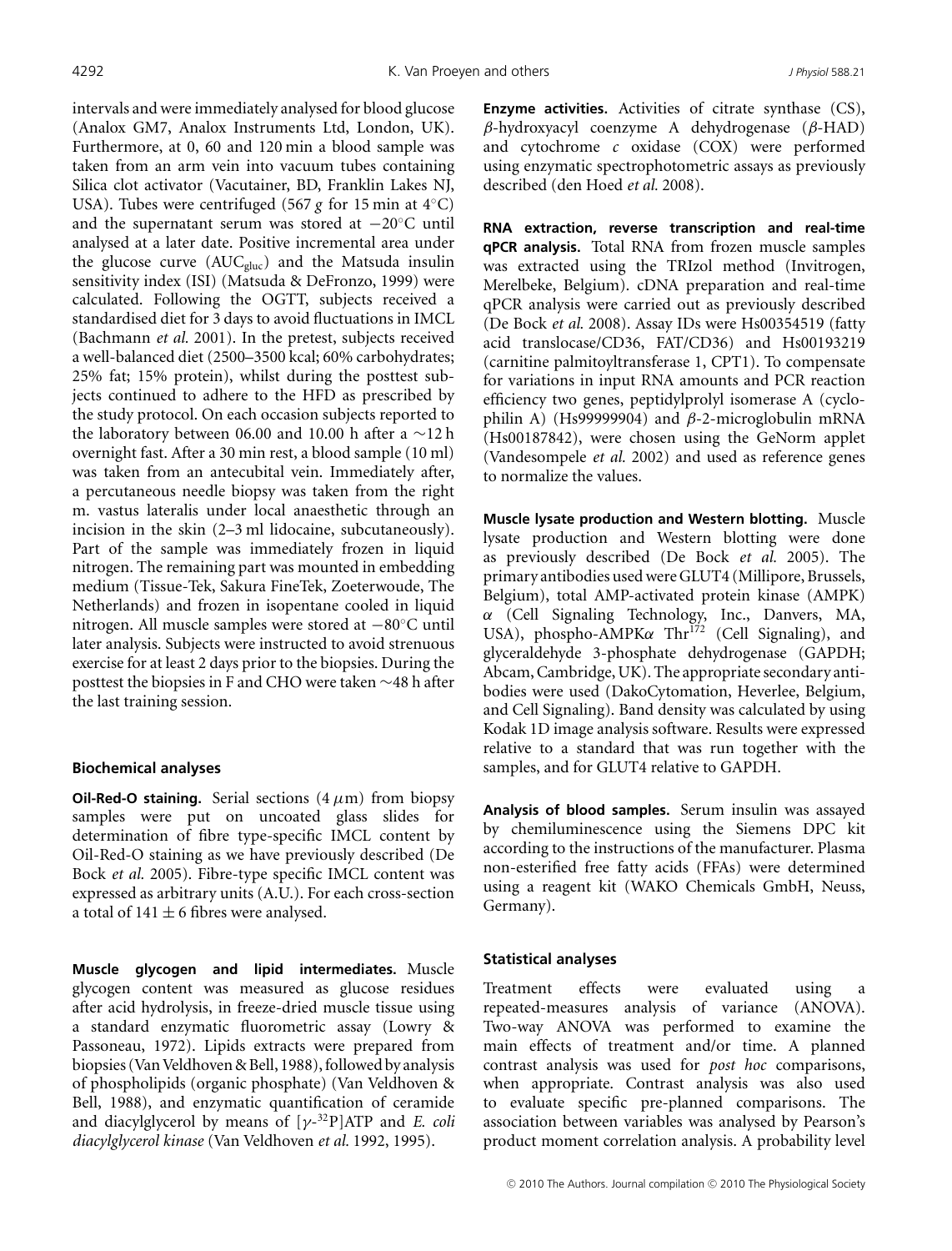$(P) \leq 0.05$  was considered statistically significant. All data are expressed as means  $\pm$  s.E.M.

# Results

### **Glucose tolerance and insulin action**

Whole-body glucose tolerance was assessed using an OGTT (Fig. 1). In the pretest,  $AUC_{gluc}$  was similar between the groups (CON,  $182 \pm 35$ ; F,  $238 \pm 22$ ; CHO,  $263 \pm 43$  mmol min<sup>-1</sup> l<sup>-1</sup>). HFD did not significantly change  $AUC_{gluc}$  in CON (203 ± 29 mmol min<sup>-1</sup> l<sup>-1</sup>). However, compared with CON, training decreased AUC<sub>gluc</sub> in F (173  $\pm$  11 mmol min<sup>-1</sup> l<sup>-1</sup>, *P* < 0.05) but not in CHO (250  $\pm$  36 mmol min<sup>-1</sup> l<sup>-1</sup>). Figure 2 clearly shows that F markedly improved glucose tolerance in the majority of the subjects, whilst in CHO diverse responses occurred. In the pretest, serum insulin concentrations during the OGTT were similar between the groups (inset tables in Fig. 1). Basal serum insulin was not significantly increased in CON  $(P = 0.11)$ . Compared with CON, basal insulin value was lowered in  $F(P < 0.05)$  and tended to decrease in CHO  $(P=0.08)$ . In the posttest, at 60 min in the OGTT insulin level in CON was higher than in the pretest  $(P = 0.05)$ , whereas values in F and CHO were decreased  $(P < 0.05)$ . However, values were not significantly different between F and CHO  $(P = 0.49)$ . Insulin concentrations at 120 min in the OGTT were similar between the groups in the pretest as well as in the posttest. Matsuda insulin sensitivity index (ISI) was also calculated as an index of whole-body insulin sensitivity (Fig. 3). In the pretest, all groups had a similar ISI, and in CON ISI did not significantly decrease due to HFD  $(P = 0.39)$ . However, compared with CON, in the posttest ISI was increased in  $F(P < 0.05)$ , but not in CHO  $(P = 0.11)$ . As GLUT4 plays an important role in insulin action on muscle glucose transport, we assayed total muscle GLUT4 protein content (Fig. 4*A*). GLUT4 content in the pretest was similar between groups. The training-induced increase in muscle GLUT4 content was greater in F than in CHO ( $P = 0.05$ ). Hence compared with CON, at the end of the study GLUT4 content was increased in F  $(+28\%, P < 0.05)$  but not in CHO  $(P = 0.50)$ . Because AMPK might play a role in stimulating GLUT4 synthesis (Winder *et al.* 2000; Ojuka *et al.* 2002; Jager *et al.* 2007; Canto *et al.* 2010) we also measured muscle total AMPKα protein content and phosphorylation status. In the pretest,  $AMPK\alpha$ protein content (CON:  $1.00 \pm 0.07$ ; F:  $1.29 \pm 0.12$ ; CHO:  $1.23 \pm 0.18$ ) and phosphorylation status (Fig. 4*B*) were similar between the groups. Compared with the pretest,  $AMPK\alpha$  content in the posttest was increased in F  $(1.58 \pm 0.20, P < 0.05)$ , but not in CON  $(1.05 \pm 0.06,$ *P* = 0.71) nor in CHO (1.29  $\pm$  0.15, *P* = 0.32). Hence in the posttest  $AMPK\alpha$  total protein content was higher in

F than in CON  $(P < 0.05)$ . Compared with the pretest, in the posttest the phospho to total  $AMPK\alpha$  ratio was increased in  $F (+25\%, P < 0.05)$ , but not in CHO or CON (Fig. 4*B*).

#### **Muscle glycogen and lipid content**

Total muscle glycogen content was similar between groups in the pretest and in CON was unchanged in the posttest (Table 2). Compared with the pretest, in the posttest muscle glycogen content was elevated in F (*P* < 0.05) but not in CHO ( $P = 0.10$ ). Still, posttest values in both F and CHO were significantly higher than in CON  $(P < 0.05)$ . Compared with the pretest, HFD in CON increased IMCL content in type I and type IIa fibres by ∼50 and ∼75%, respectively  $(P < 0.05)$  (Fig. 5). Similar increments were found in F and CHO, and there were no differences between the groups at any time. Independent of the pretest or the posttest, muscle diacylglycerol and ceramide contents were similar between the groups (Table 3). Phospholipid content was slightly increased from the pretest to the posttest in CHO  $(P < 0.05)$ , and tended to be increased in F  $(P = 0.08)$ . However, there were no differences between the groups at any time.

#### **mRNA content**

mRNA contents were not significantly different between the three groups in the pretest, and in CON values did not change during the study. However in the posttest, compared with CON mRNA levels of both FAT/CD36 and CPT1 were increased by ∼30% in F (*P* < 0.05), but not in CHO  $(P > 0.25)$  (Fig. 6).

### **Muscle oxidative capacity**

In the pretest, CS and β**-**HAD activities were similar between groups (Table 2). However, COX activity was slightly higher in CHO than in F and CON  $(P < 0.05)$ . Compared with CON, 6 weeks of endurance training increased CS to the same degree (∼+15%, *P* < 0.05) in F and CHO. By contrast,  $\beta$ -HAD and COX activities were altered in neither group.

#### **Body composition and plasma free fatty acids (FFAs)**

As shown in Table 4, in CON, body weight on average increased by  $\sim$ 3 kg (range +0.4 to +5.7 kg) from the pretest to the posttest. This weight gain was largely, if not entirely, accounted for by fat accretion as evidenced by the 15% increase in sum of skinfolds, reflecting elevated subcutaneous fat deposit. Changes in body weight and sum of skinfolds were also highly positively correlated  $(R = 0.84; P < 0.001)$ . This increase in body weight and skinfolds was largely negated by training in F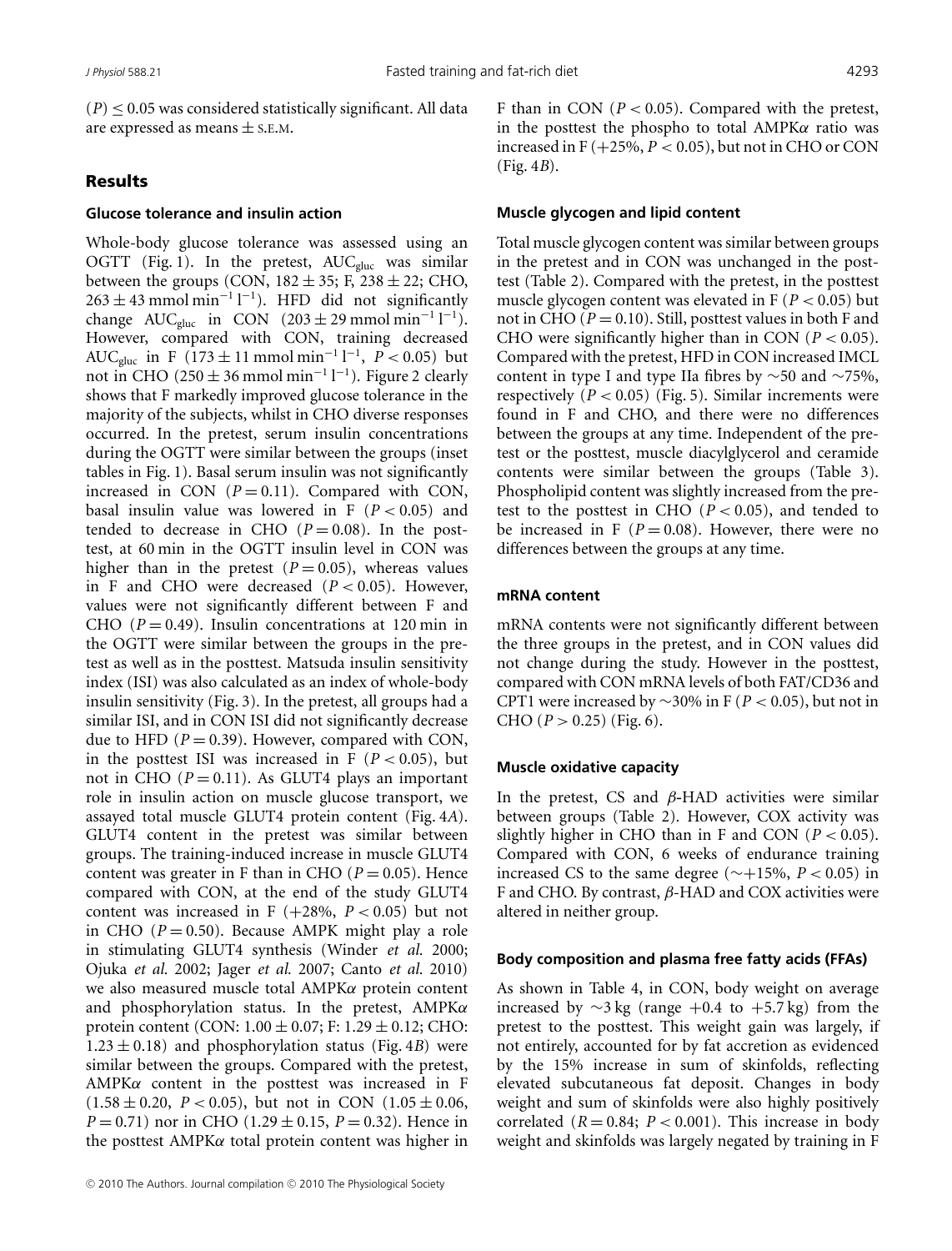

**Figure 1. Effect of high-fat diet, alone or in conjunction with training in either the fasted or the carbohydrate-fed state, on glucose tolerance**

Data provided are means  $\pm$  s.e.m. (CON:  $n = 7$ ; F:  $n = 9$ ; CHO:  $n = 8-9$ ) and represent blood glucose concentrations during a 120 min OGTT. Inset tables show the corresponding serum insulin concentrations (μU ml−1) at 0, 60 and 120 min. Values before (pretest) and after (posttest) a 6-week hyper-caloric fat-rich diet, in either the absence (CON, panel *A*) or the presence of training in either the fasted state (F, panel *B*) or the carbohydrate-fed state (CHO, panel *C*) are shown. Three-way ANOVA was performed to examine the main effects of treatment, time (pretest *versus* posttest) and time within the OGTT. One outlier (CHO subject) is omitted from the glucose data analysis. <sup>∗</sup>*P* < 0.05, *versus* pretest; *‡P* = 0.05, *versus* pretest; II*P* = 0.07, *versus* pretest; §*P* < 0.05, *versus* CON pretest; *†P* < 0.05, *versus* CON posttest.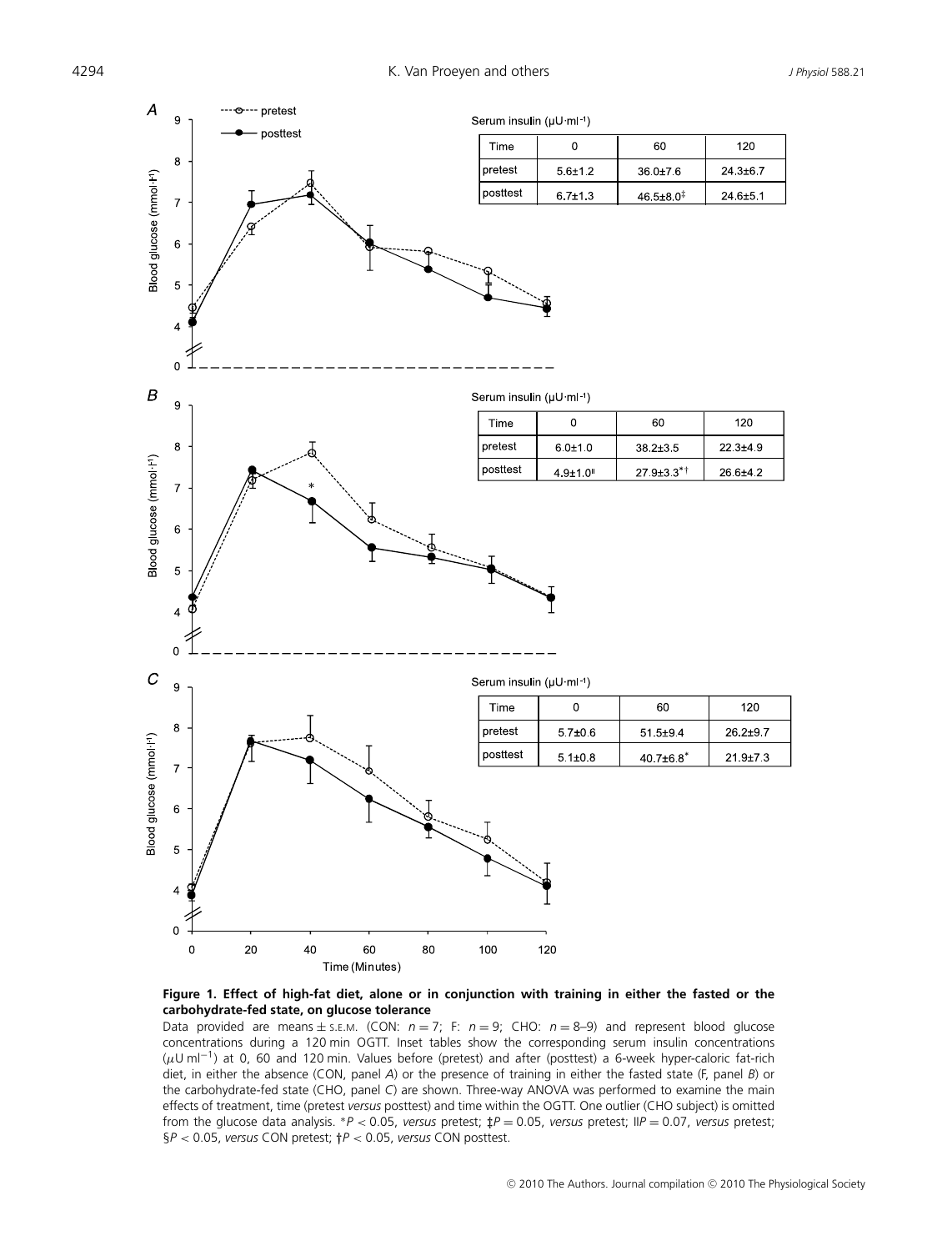*J Physiol* 588.21 Fasted training and fat-rich diet 4295



**Figure 2. Effect of high-fat diet, alone or in conjunction with training in either the fasted or the carbohydrate-fed state, on individual responses on glucose tolerance**

Data provided are individual values (CON:  $n = 7$ ; F:  $n = 9$ ; CHO:  $n = 8$ ) and represent area under the glucose curve (AUCgluc) during a 120 min OGTT. Values before (pretest) and after (posttest) a 6-week hyper-caloric fat-rich diet, in either the absence (CON) or the presence of training in either the fasted state (F) or the carbohydrate-fed state (CHO) are shown. One outlier (CHO subject) is omitted from the glucose data analysis.

 $(P < 0.05)$ . Thus, compared with the pretest, neither body weight  $(P = 0.13)$  nor sum of skinfolds  $(P = 0.75)$  was significantly increased in the posttest. Conversely, in CHO, body weight on average was increased by ∼1.5 kg (range −0.2 to +2.6 kg, *P* < 0.05), which was less than in CON  $(P < 0.05)$ . Furthermore, plasma FFA concentration was similar between the groups in the pretest (CON,  $424 \pm 42$ ; F, 531 ± 54; CHO, 481 ± 42 μmol l<sup>-1</sup>). Compared with the pretest, plasma FFA level was significantly reduced in the posttest in both F (305  $\pm$  46  $\mu$ mol l<sup>-1</sup>, *P* < 0.01) and CHO (330  $\pm$  46  $\mu$ mol l<sup>-1</sup>, *P* < 0.05) but not in CON  $(355 \pm 46 \,\mu \text{mol} \, \text{m}^{-1}, P = 0.39)$ .

#### **Exercise capacity**

In the pretest, time to exhaustion (CON,  $22.8 \pm 1.5$ ; F,  $21.5 \pm 1.1$ ; CHO,  $21.6 \pm 1.2$  min) and  $V_{\text{O}_2\text{max}}$  (CON, 61.3 ± 3.2; F, 60.3 ± 2.2; CHO, 60.5 ± 1.5 ml min−<sup>1</sup> kg−1) were similar between the groups. The training intervention increased time to exhaustion to the same degree ( $\sim$ 15%, *P* < 0.05) in both F (25.0 ± 1.1 min) and CHO (24.6 ± 1.2 min). Training also increased  $V_{\text{O,max}}$  to 64.7 ± 1.8 ml min<sup>-1</sup> kg<sup>-1</sup> in CHO  $64.7 \pm 1.8$  ml min<sup>-1</sup> kg<sup>-1</sup>  $(P < 0.01)$ , but no significant increase was found in F (61.2 ± 2.6 ml min<sup>-1</sup> kg<sup>-1</sup>,  $P = 0.53$ ). In CON, time to exhaustion  $(23.6 \pm 1.3 \text{ min})$  and  $\dot{V}_{\text{O,max}}$  $(60.7 \pm 2.9 \text{ ml min}^{-1} \text{ kg}^{-1})$  were similar between the pretest and the posttest. In the pretest,  $FAT<sub>max</sub>$  was similar between the experimental groups (CON,  $141 \pm 10$ ; F,  $120 \pm 13$ ; CHO:  $132 \pm 10$  W). Compared with the pretest, training tended to increase  $FAT_{max}$  in F (136  $\pm$  9 W,  $P = 0.08$ ) but not in CHO (147  $\pm$  11 W,  $P = 0.11$ ).



#### **Figure 3. Effect of high-fat diet, alone or in conjunction with training in either the fasted or the carbohydrate-fed state, on whole-body insulin sensitivity**

Data provided are means ± S.E.M. (CON: *n* = 7; F: *n* = 9; CHO: *n* = 9) and represent Matsuda insulin sensitivity index (ISI) as calculated by fasting glucose and insulin values. Values before (pretest) and after (posttest) a 6-week hyper-caloric fat-rich diet, either in the absence (CON) or presence of training in either the fasted state or the carbohydrate-fed state (CHO) are shown. ∗*P* < 0.05, *versus* pretest.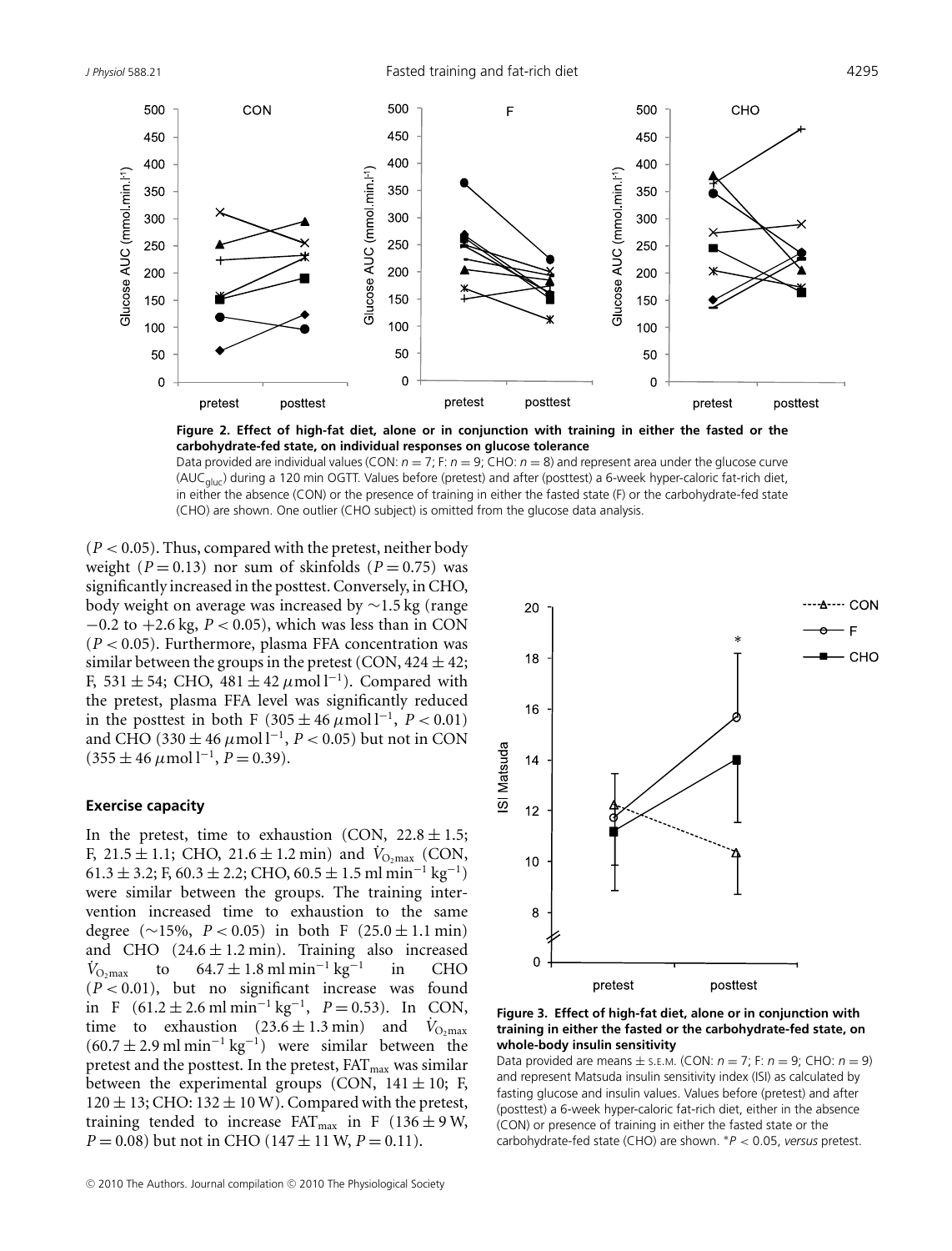**Table 2. Effect of high-fat diet, alone or in conjunction with training in either the fasted or the carbohydrate-fed state, on muscle glycogen content and mitochondrial enzyme activities**

|                                                              |          | <b>CON</b> | F                      | CHO                    |
|--------------------------------------------------------------|----------|------------|------------------------|------------------------|
| Glycogen (mmol (kg dry weight) <sup>-1</sup> )               | Pretest  | $471 + 24$ | $483 + 40$             | $502 + 46$             |
|                                                              | Posttest | $448 + 37$ | $578 + 26^{* \dagger}$ | $562 + 34^{\dagger}$   |
| CS ( $\mu$ mol min <sup>-1</sup> q <sup>-1</sup> )           | Pretest  | $117 + 5$  | $137 + 10$             | $130 + 16$             |
|                                                              | Posttest | $108 + 9$  | $157 + 7^{*+}$         | $153 + 16^{* \dagger}$ |
| $\beta$ -HAD ( $\mu$ mol min <sup>-1</sup> g <sup>-1</sup> ) | Pretest  | $43 + 4$   | $45 + 4$               | $46 + 7$               |
|                                                              | Posttest | $43 + 4$   | $51 \pm 3$             | $50 + 7$               |
| COX ( $\mu$ mol min <sup>-1</sup> q <sup>-1</sup> )          | Pretest  | $74 + 6$   | $71 + 3$               | $89 \pm 6$ §           |
|                                                              | Posttest | $80 + 4$   | $78 + 3$               | $90 + 6$               |

Data provided are means  $\pm$  s.E.M. (CON:  $n = 7$ ; F:  $n = 10$ ; CHO:  $n = 10$ ) and represent total glycogen content, and mitochondrial activities of citrate synthase (CS),  $\beta$ -hydroxyacyl coenzyme A dehydrogenase (β-HAD) and cytochrome *c* oxidase (COX) in m. vastus lateralis. Values before (pretest) and after (posttest) a 6-week hyper-caloric fat-rich diet, in either the absence (CON) or the presence of training in either the fasted state (F) or the carbohydrate-fed state (CHO) are shown. <sup>∗</sup>*P* < 0.05, *versus* pretest; †*P* < 0.05, *versus* CON posttest; §*P* < 0.05, *versus* F and CON pretest.

## **Discussion**

Insulin resistance is a major cause of mortality in Western societies. Dietary interventions combined with increasing the level of physical activity, is the primary strategy to prevent insulin resistance. In most individuals, time availability for exercise training is scarce, or motivation to spend many hours in training is lacking. Therefore, it is important to investigate which specific exercise modes are most effective in terms of disease prevention. There is substantial evidence to indicate that insufficient



**Figure 4. Effect of high-fat diet, alone or in conjunction with training in either the fasted or the carbohydrate-fed state, on muscle total GLUT4 protein content and AMPK***α* **phosphorylation status** Data provided are means ± S.E.M. (CON: *n* = 7; F: *n* = 9; CHO: *n* = 10) and represent total GLUT4 protein content relative to GAPDH (panel *A*) and AMPKα phosphorylation status relative to total protein content (panel *B*) in m. vastus lateralis measured by Western blotting. Values before (pretest) and after (posttest) a 6-week hyper-caloric fat-rich diet, in either the absence (CON, open bars) or the presence of training in either the fasted state (F, filled bars) or the carbohydrate-fed state (CHO, hatched bars) are shown. Pretest values in CON were assigned the arbitrary value of 1.0 and all other samples were expressed relative to this value. ∗*P* < 0.05, *versus* pretest.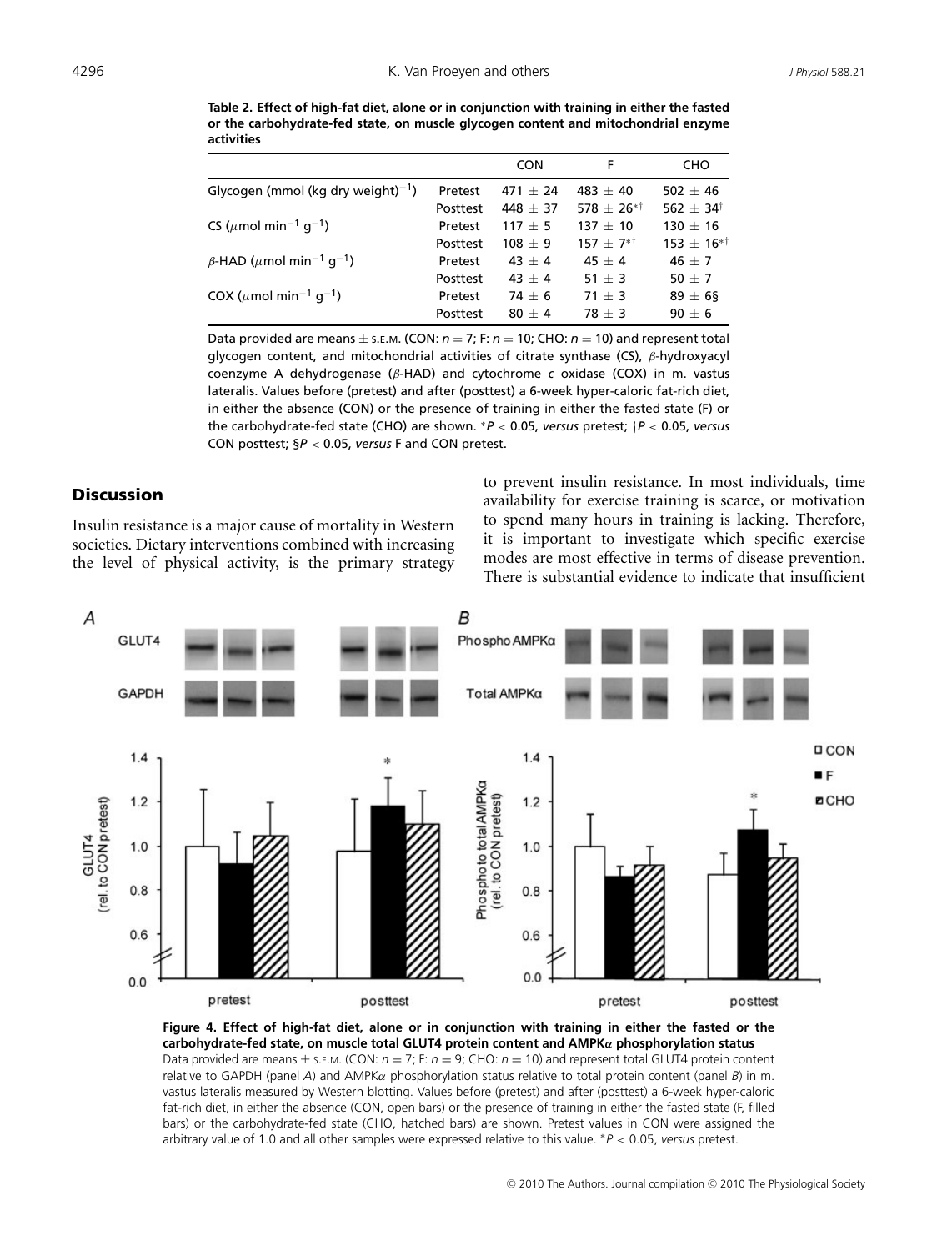**Table 3. Effect of high-fat diet, alone or in conjunction with training in either the fasted or the carbohydrate-fed state, on muscle lipid intermediates**

|                                                    |          | <b>CON</b>     |                          | CHO              |
|----------------------------------------------------|----------|----------------|--------------------------|------------------|
| Diacylglycerol (pmol (nmol phospholipid) $^{-1}$ ) | Pretest  | $21.8 \pm 2.1$ | $26.8 + 3.6$             | $21.9 \pm 3.2$   |
|                                                    | Posttest | $21.2 \pm 2.3$ | $73.8 + 3.4$             | $28.4 + 4.2$     |
| Ceramide (pmol (nmol phospholipid) $^{-1}$ )       | Pretest  | $6.8 + 0.6$    | $6.9 + 0.4$              | $6.0 + 0.3$      |
|                                                    | Posttest | $6.4 + 0.3$    | $6.3 + 0.3$              | $6.5 \pm 0.4$    |
| Phospholipids (nmol (mg muscle) $^{-1}$ )          | Pretest  | $14.4 \pm 0.4$ | $14.7 + 0.4$             | $14.0 \pm 0.3$   |
|                                                    | Posttest | $15.6 \pm 0.5$ | $15.9 \pm 0.4^{\dagger}$ | $16.2 \pm 0.6^*$ |

Data provided are means  $\pm$  s. *E.M.* (CON:  $n = 7$ ; F:  $n = 10$ ; CHO:  $n = 10$ ) and represent diacylglycerol, ceramide and phospholipid content in m. vastus lateralis. Values before (pretest) and after (posttest) a 6-week hyper-caloric fat-rich diet, in either the absence (CON) or the presence of training in either the fasted state (F) or the carbohydrate-fed state (CHO) are shown. <sup>∗</sup>*P* < 0.05, *versus* pretest;  $\dagger P = 0.08$ , *versus* pretest.

compensation of increased FA uptake by stimulation of lipid oxidation in muscle cells is implicated in the pathogenesis of insulin resistance induced by HFD (Hancock *et al.* 2008; Kraegen *et al.* 2008; Bruce *et al.* 2009; Bonen *et al.* 2009; Holloway *et al.* 2009). Here we hypothesised that exercise in the fasted state (F), by stimulating energy provision by fat oxidation (De Bock *et al.* 2005; Bennard & Doucet, 2006), could be more efficient than exercisein thefed-state (CHO), to counteract diet-induced glucose intolerance and insulin resistance. Our data show that a given amount of endurance training in F is more potent than training in CHO to improve glucose tolerance during an episode of dietary lipid challenge.

It is well established that consumption of a hyper-caloric HFD can rapidly impair glucose tolerance and insulin sensitivity in both rodents (Storlien *et al.* 1986; Oakes*et al.*

1997) and humans (Bachmann *et al.* 2001). From this evidence we administered a 6-week hyper-caloric HFD to healthy volunteers to induce insulin resistance. The diet increased body weight (∼3 kg) and subcutaneous fat deposits (Table 3). We did not directly measure insulin sensitivity by means of a hyperinsulinaemic euglycaemic clamp. However, the Matsuda insulin sensitivity index (ISI) obtained from an OGTT provides a good approximation of whole-body insulin sensitivity (Matsuda & DeFronzo, 1999). ISI was not significantly decreased after HFD (Fig. 3), indeed, yet a previous study in humans has demonstrated that deficiencies at the site of intramyocellular insulin signalling occur within days of HFD and against the background of tentatively unchanged insulin efficiency at whole-body level (Adochio *et al.* 2009). Interestingly, we found endurance training in F



**Figure 5. Effect of high-fat diet, alone or in conjunction with training in either the fasted or the carbohydrate-fed state, on intramyocellular lipid content**

Data provided are means  $\pm$  s.E.M. (CON:  $n = 7$ ; F:  $n = 10$ ; CHO:  $n = 10$ ) and represent basal IMCL content in type I (panel *A*) and type IIa (panel *B*) fibres as determined by fluorescence microscopy on Oil-Red-O stained muscle cross-sections (arbitrary units). Values before (pretest) and after (posttest) a 6-week hyper-caloric fat-rich diet, in either the absence (CON, open bars) or the presence of training in either the fasted state (F, filled bars) or the carbohydrate-fed state (CHO, hatched bars) are shown. <sup>∗</sup>*P* < 0.05, *versus* pretest; *‡P* = 0.06, *versus* pretest; II*P* = 0.09, *versus* pretest.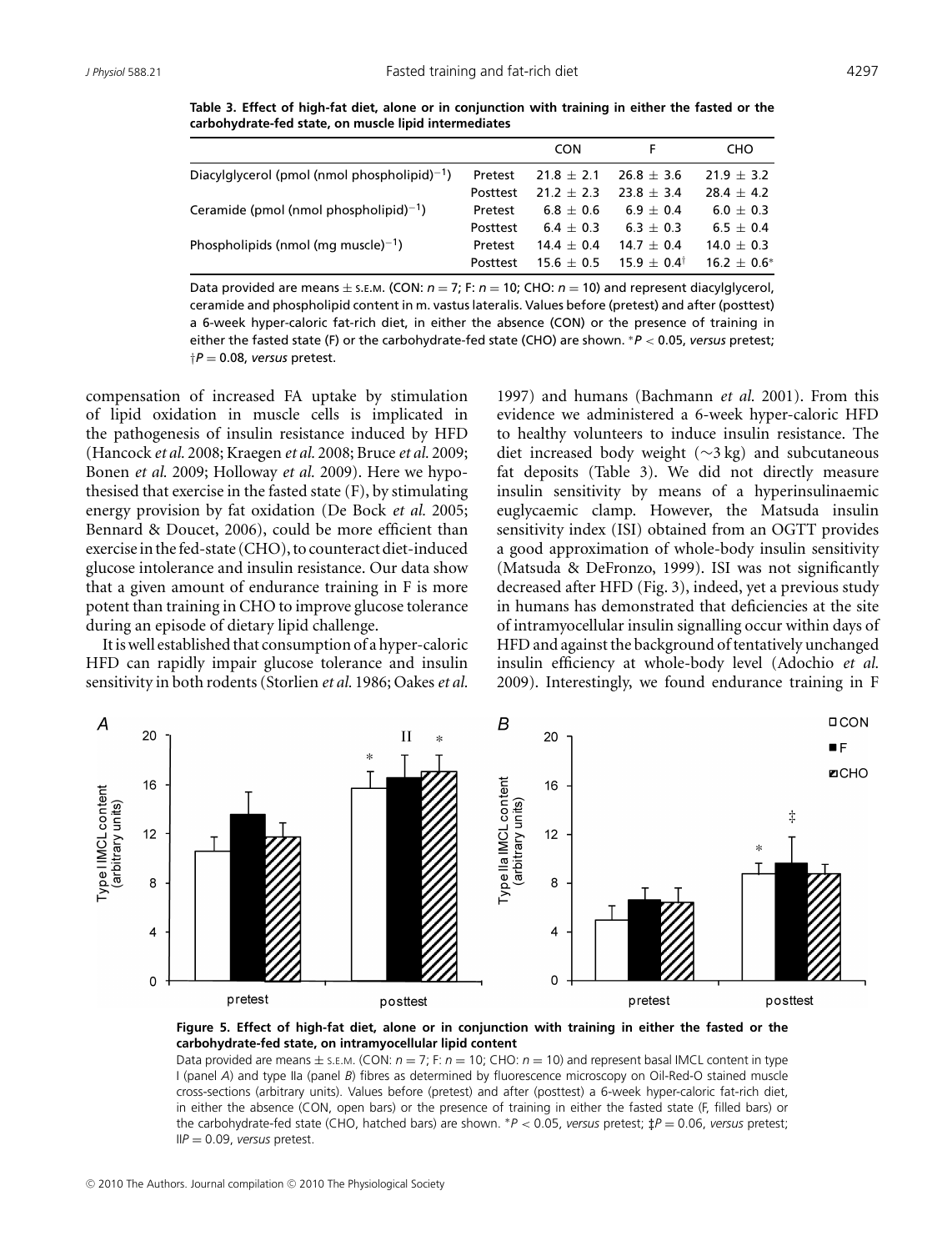to alleviate the negative effect of HFD on whole-body glucose tolerance and ISI. Conversely, training in CHO failed to beneficially impact on glucose homeostasis and ISI (Figs 1–3). In addition, we also provide clear data to indicate that the effect on glucose tolerance and ISI in F was at least partly due to beneficial adaptations in skeletal muscles. The glucose transporter GLUT4 is an important determinant of insulin-mediated glucose uptake in muscle cells (Tsao *et al.* 1996; Zisman *et al.* 2000). Interestingly, training in F during HFD increased GLUT4 protein content in muscle, whilst it was unchanged in CHO (Fig. 4*A*). This observation is compatible with a previous report by Nybo *et al.* (2009) showing greater increase in GLUT4 protein expression after training when exercise was performed without glucose ingestion than when glucose was supplemented. Furthermore, glucose ingestion during exercise has been shown to suppress the exercise-induced increase of GLUT4 mRNA abundance (Civitarese *et al.* 2005; Cluberton *et al.* 2005). Our current data together with literature findings indicate that exercise training in the fasted state is more effective than exercise in the carbohydrate-fed state to stimulate glucose tolerance despite a hyper-caloric HFD.

It is currently believed that in conditions of increased FA delivery to muscle cells, like during HFD, fat oxidation is up-regulated to compensate for the overwhelming FA import, which eventually may contribute to preserve insulin sensitivity (Turner *et al.* 2007; Bonen *et al.* 2009; Bruce *et al.* 2009; Holloway *et al.* 2009). Furthermore, in the absence of muscle work, HFD-induced muscular insulin resistance has been linked to incomplete fat oxidation, in which a large proportion of FAs entering the mitochondria are only partly degraded (Koves *et al.* 2005, 2008). In this regard, it is well known that fat oxidation is enhanced during exercise in the fasted state (De Bock *et al.* 2005; Bennard & Doucet, 2006). In addition, we have reported that endurance training in the fasted state, but not in the fed state, induced adaptations in muscle cells to facilitate fat catabolism, i.e. increased protein expression of FAT/CD36 and membrane-bound fatty acid binding protein (De Bock *et al.* 2008). Along this line, here we once more demonstrate that chronic exercise in F, in contrast with CHO, elevated muscle FAT/CD36 and CPT1 mRNA content during HFD (Fig. 6). Although increased mRNA levels do not necessarily reflect similar changes in functional protein content of FAT/CD36 and CPT1 (Fluck, 2006), our current and earlier observations (De Bock *et al.* 2008) clearly demonstrate that endurance training in the fasted state is an effective strategy to induce muscular adaptations to facilitate fat turnover.

Besides enhanced FA oxidation, an alternative route to dispose of excess FA import into muscle cells during HFD is increased partitioning toward triglyceride synthesis (Bachmann *et al.* 2001; Schrauwen-Hinderling *et al.* 2005). It has been postulated that under conditions of high rates of FA flux into muscle, IMCL can act as a biologically inert reservoir for FAs. This mechanism in turn may reduce the formation of 'toxic' lipid metabolites and protect against the development of muscular insulin resistance (Schenk, 2007; Liu *et al.* 2007). In the current study we found HFD, either with or without training, to elevate IMCL content (Fig. 5). Furthermore, neither muscle ceramide nor muscle diacylglycerol concentrations were altered by any of the interventions (Table 3). Thus, the beneficial impact of exercise training in F on ISI and muscle GLUT4 occurred in the face of constant triacylglycerol, diacylglycerol and ceramide contents in muscle. Nonetheless, 8–16 weeks of endurance training in obese subjects simultaneously decreased muscle diacylglycerol and ceramide content, and improved insulin sensitivity (Bruce *et al.* 2006; Dube *et al.* 2008). However, it is difficult to compare the latter study with the present results as we trained healthy young volunteers, who were put on a short-term HFD, instead of obese subjects. Furthermore, we cannot exclude that the current intervention period was too short to alter total content of these deleterious lipid species. Hence the excess FA import in muscle cells during HFD may have been successfully buffered by stimulated FA oxidation during exercise as well as increased disposal in IMCL, thus preventing the formation of diacylglycerol and ceramide.

It is the prevailing opinion that AMPK is an important regulator of energy metabolism in muscle (Winder, 2001). Along this line, basal GLUT4 protein content is substantially reduced in skeletal muscle of untrained mice expressing a dominant negative AMPKα2 protein (Maarbjerg *et al.* 2009). However, the role of AMPK in muscular adaptations to endurance training is uncertain (Jorgensen *et al.* 2007), which may be explained by redundant exercise-induced signalling (Jensen *et al.* 2009; Murgia *et al.* 2009). Still, there is evidence to indicate that AMPK may be implicated in training-induced adaptations in muscle cells (Winder *et al.* 2000; Ojuka *et al.* 2002; Jager *et al.* 2007; Canto *et al.* 2010). Energy balance in muscle cells during contractions is more easily maintained when carbohydrate availability is abundant, than when carbohydrate supply is limited (Spencer*et al.* 1991), which may stimulate AMPK signalling. Accordingly, we (De Bock *et al.* 2005) and others (Akerstrom *et al.* 2006) have previously demonstrated that an acute exercise bout in the fasted state increased muscle AMPK activity more than an identical exercise bout in conjunction with ample carbohydrate intake. Although this was not found in another study, fasted exercise still resulted in a higher AMP/ATP ratio in muscle (Lee-Young *et al.* 2006). Based on the above observations during acute exercise, it is tempting to speculate that exercise training in F might increase the baseline level of AMPK activity to facilitate long-term energy homeostasis in muscle cells. Consistent with this assumption, we found training in F, but not in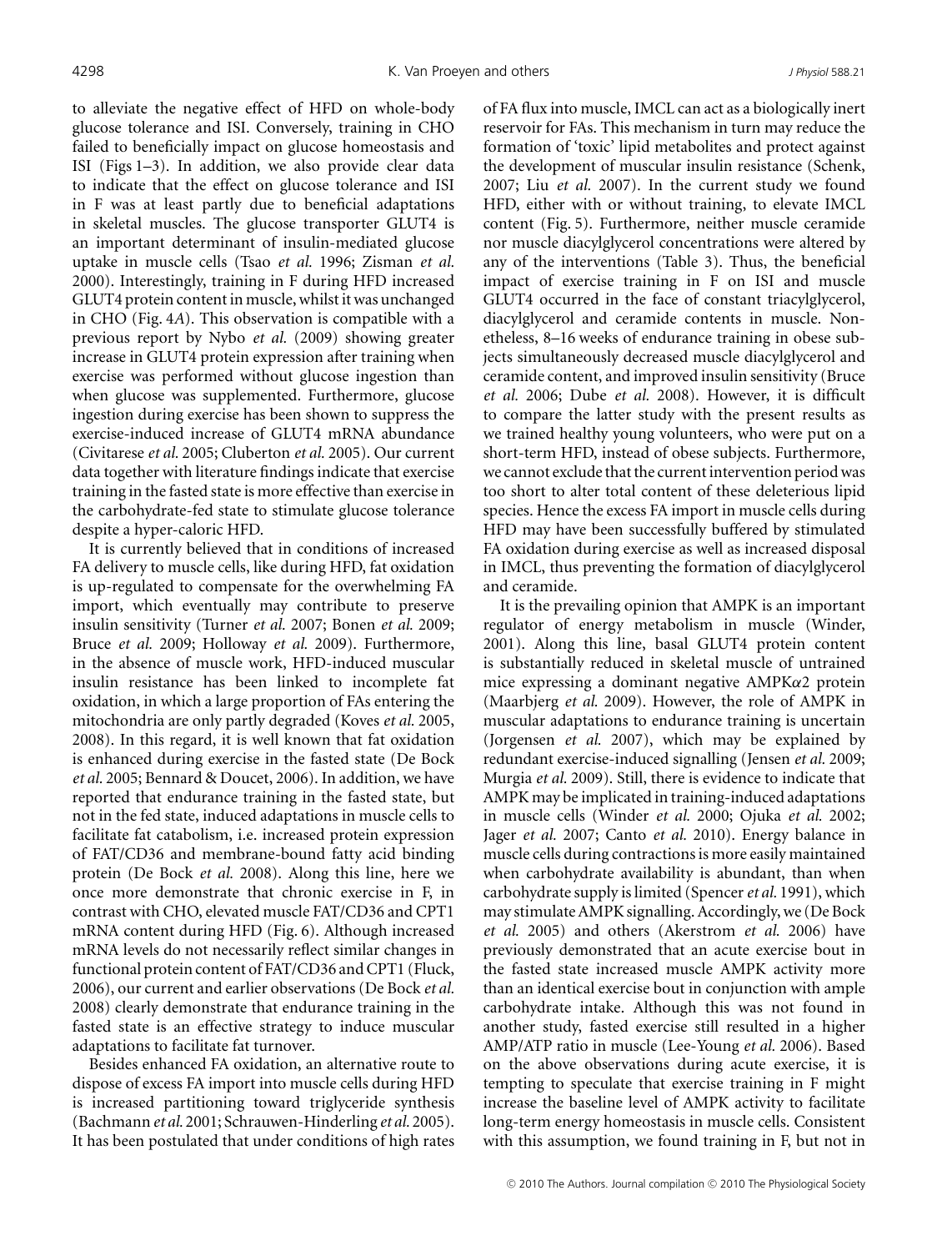**Table 4. Effect of high-fat diet, alone or in conjunction with training in either the fasted or the carbohydrate-fed state, on body weight and subcutaneous fat**

|                    |          | <b>CON</b>                                                    |                               | <b>CHO</b>       |
|--------------------|----------|---------------------------------------------------------------|-------------------------------|------------------|
| Body weight (kg)   | Pretest  | $70.9 + 3.4$                                                  | $73.3 + 3.1$                  | $70.2 + 3.6$     |
|                    | Posttest | $73.9 \pm 3.2^*$                                              | $741 + 28$                    | $71.6 \pm 3.4^*$ |
| Sum skinfolds (mm) | Pretest  | $134.3 \pm 27.7$                                              | $139.7 + 11.7$ $121.2 + 11.0$ |                  |
|                    |          | Posttest $154.6 \pm 28.3^*$ $141.3 \pm 11.5$ $127.8 \pm 11.2$ |                               |                  |

Data provided are means  $\pm$  s.E.M. (CON:  $n = 7$ ; F:  $n = 10$ ; CHO:  $n = 10$ ) and represent body weight and subcutaneous fat (sum of 12 skinfolds). Values before (pretest) and after (posttest) a 6-week hyper-caloric fat-rich diet, in either the absence (CON) or the presence of training in either the fasted state (F) or the carbohydrate-fed state (CHO) are shown. (CON:  $n = 7$ ; F:  $n = 10$ ; CHO:  $n = 10$ .) <sup>∗</sup>*P* < 0.05, versus pretest.

CHO, to increase the degree of AMPKα phosphorylation (Fig. 4*B*).

It needs to be mentioned that energy intake during hyper-caloric diet was similar in all experimental groups. Therefore, CON subjects were relatively more overfed (∼30%) than the individuals who participated in four weekly endurance exercise sessions (∼15–20%), which makes it difficult to separate out effects of training and the magnitude of overfeeding. Furthermore, our findings do not rule out the possibility that in F the unchanged body weight may have accounted for, or partly contributed to, some beneficial adaptations.

Finally, it is important to note that the current short-term experiments were performed in lean, healthy, and physically active young volunteers. Thus, findings must not be simply extrapolated to obese patients with insulin resistance, the ultimate target population. Still, our observations conceivably are relevant for individuals whom, for whatever reason, are in an early stage of developing overweight due to switching from a healthy nutrition to a hyper-caloric fat-rich diet. It is the prevailing opinion that prevention of insulin resistance must start at the level of the 'healthy' individual (Misra & Khurana, 2008). In this regard, our findings indicate that fasting exercise might be a useful ingredient within a global preventive strategy including dietary changes and physical activity interventions. However, long-term efficacy of regular training in the fasted state in the prevention and treatment of insulin resistance and type 2 diabetes remains to be elucidated.

In conclusion, it is well established that endurance exercise is an effective strategy to prevent muscular insulin resistance. In this study we administered a hyper-caloric HFD to healthy subjects and demonstrated for the first time that early morning exercise in the fasted state is more potent than an identical amount of exercise in the fed state to improve whole-body glucose tolerance, as well as to induce beneficial adaptations in muscle cells that eventually may contribute to improved peripheral insulin sensitivity.



**Figure 6. Effect of high-fat diet, alone or in conjunction with training in either the fasted or the carbohydrate-fed state, on muscle mRNA content of FAT/CD36 and CPT1**

Data provided are means  $\pm$  s.e.m. (CON:  $n = 7$ ; F:  $n = 9$ ; CHO:  $n = 9$ ) and represent mRNA content of FAT/CD36 (panel *A*) and CPT1 (panel *B*) measured by quantitative real time PCR. Values before (pretest) and after (posttest) a 6-week hyper-caloric fat-rich diet, in either the absence (CON, open bars) or the presence of training in either the fasted state (F, filled bars) or the carbohydrate-fed state (CHO, hatched bars) are shown. Pretest values in CON were assigned the arbitrary value of 1.0 and all other samples were expressed relative to this value. ∗*P* < 0.05, *versus* pretest; *†P* < 0.05, *versus* CON posttest.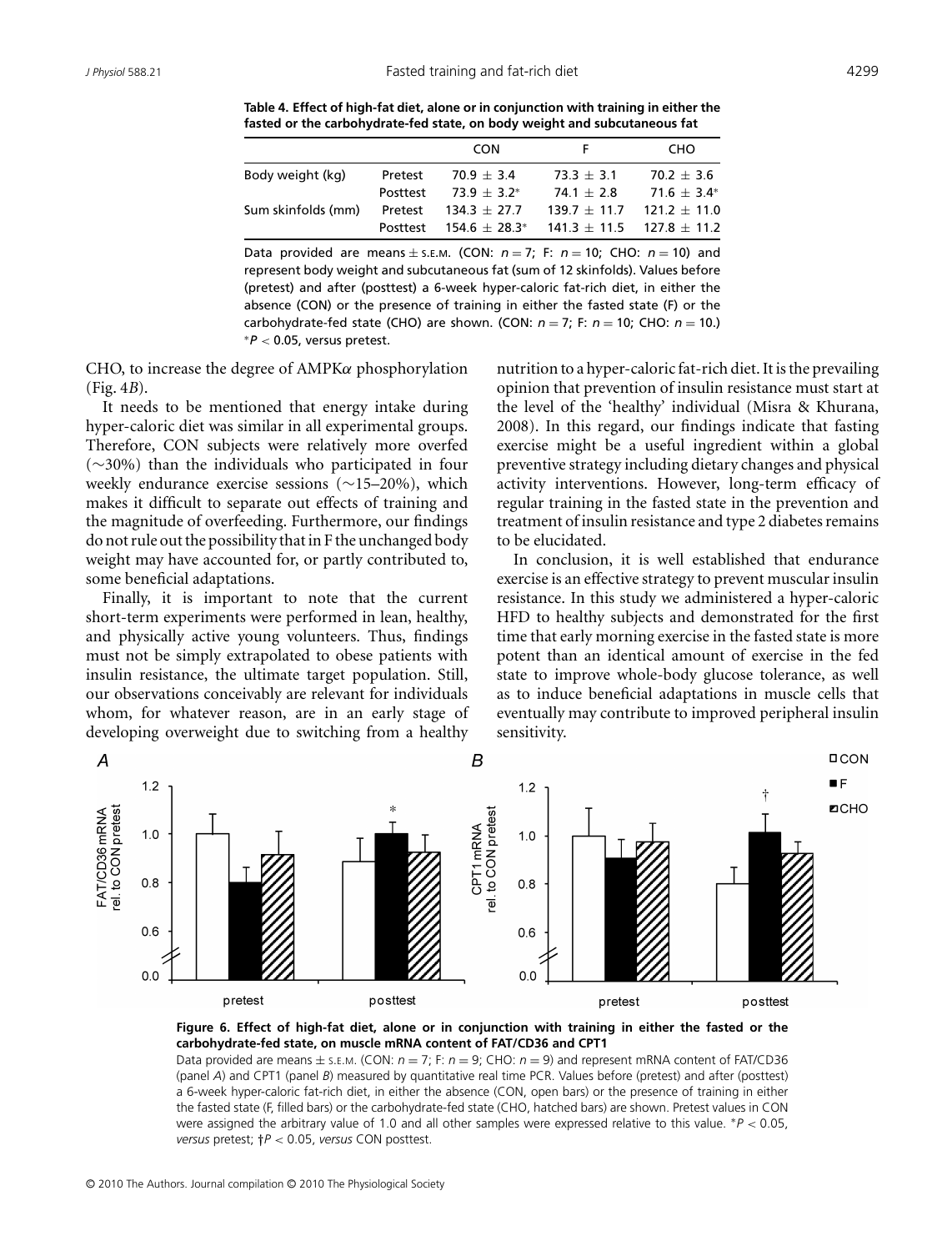# References

Achten J, Gleeson M & Jeukendrup AE (2002). Determination of the exercise intensity that elicits maximal fat oxidation. *Med Sci Sports Exerc* **34**, 92–97.

Adochio R, Leitner J, Gray K, Draznin B & Cornier MA (2009). Early responses of insulin sensitivity to high-carbohydrate and high-fat overfeeding. *Nutr Metab* **6**, 37.

Akerstrom TCA, Birk JB, Klein DK, Erikstrup C, Plomgaard P, Pedersen BK & Wojtaszewski JF (2006). Oral glucose ingestion attenuates exercise-induced activation of 5 -AMP-activated protein kinase in human skeletal muscle. *Biochem Biophys Res Commun* **342**, 949–955.

Akerstrom TCA, Fischer CP, Plomgaard P, Thomsen C, van Hall G & Pedersen BK (2009). Glucose ingestion during endurance training does not alter adaptation. *J Appl Physiol* **106**, 1771–1779.

Bachmann OP, Dahl DB, Brechtel K, Machann J, Haap M, Maier T, Loviscach M, Stumvoll M, Claussen CD, Schick F, Haring HU & Jacob S (2001). Effects of intravenous and dietary lipid challenge on intramyocellular lipid content and the relation with insulin sensitivity in humans. *Diabetes* **50**, 2579–2584.

Bennard P & Doucet E (2006). Acute effects of exercise timing and breakfast meal glycemic index on exercise-induced fat oxidation. *Appl Physiol Nutr Metab* **31**, 502–511.

Bonen A, Holloway GP, Tandon NN, Han XX, McFarlan JT, Glatz JFC & Luiken JJFP (2009). Cardiac and skeletal muscle fatty acid transport and transporters, triacylglycerol and fatty acid oxidation in lean and zucker diabetic fatty (ZDF) rats. *Am J Physiol Regul Integr Comp Physiol* **297**, R1202–R1212.

Bruce CR, Hoy AJ, Turner N, Watt MJ, Allen TL, Carpenter K, Cooney GJ, Febbraio MA & Kraegen EW (2009). Overexpression of carnitine palmitoyltransferase-1 in skeletal muscle is sufficient to enhance fatty acid oxidation and improve high-fat diet-induced insulin resistance. *Diabetes* **58**, 550–558.

Bruce CR, Thrush AB, Mertz VA, Bezaire V, Chabowski A, Heigenhauser GJF & Dyck DJ (2006). Endurance training in obese humans improves glucose tolerance and mitochondrial fatty acid oxidation and alters muscle lipid content. *Am J Physiol Endocrinol Metab* **291**, E99–107.

Bruce RA, Blackmon JR, Jones JW & Strait G (1963). Exercising testing in adult normal subjects and cardiac patients. *Pediatrics* **32**(Suppl), 742–756.

Canto C, Jiang LQ, Deshmukh AS, Mataki C, Coste A, Lagouge M, Zierath JR & Auwerx J (2010). Interdependence of AMPK and SIRT1 for metabolic adaptation to fasting and exercise in skeletal muscle. *Cell Metabolism* **11**, 213–219.

Civitarese AE, Hesselink MKC, Russell AP, Ravussin E & Schrauwen P (2005). Glucose ingestion during exercise blunts exercise-induced gene expression of skeletal muscle fat oxidative genes. *Am J Physiol Endocrinol Metab* **289**, E1023–E1029.

Cluberton LJ, McGee SL, Murphy RM & Hargreaves M (2005). Effect of carbohydrate ingestion on exercise-induced alterations in metabolic gene expression. *J Appl Physiol* **99**, 1359–1363.

De Bock K, Richter EA, Russell AP, Eijnde BO, Derave W, Ramaekers M, Koninckx E, Leger B, Verhaeghe J & Hespel P (2005). Exercise in the fasted state facilitates fibre type-specific intramyocellular lipid breakdown and stimulates glycogen resynthesis in humans. *J Physiol* **564**, 649–660.

De Bock K, Derave W, Eijnde BO, Hesselink MKC, Koninckx E, Rose AJ, Schrauwen P, Bonen A, Richter EA & Hespel PJ (2008). Effect of training in the fasted state on metabolic responses during exercise with carbohydrate intake. *J Appl Physiol* **104**, 1045–1055.

DeFronzo RA, Ferrannini E, Sato Y, Felig P & Wahren J (1981). Synergistic interaction between exercise and insulin on peripheral glucose uptake. *J Clin Invest* **68**, 1468–1474.

den Hoed M, Hesselink MKC, van Kranenburg GPJ & Westerterp KR (2008). Habitual physical activity in daily life correlates positively with markers for mitochondrial capacity. *J Appl Physiol* **105**, 561–568.

Dube JJ, Amati F, Stefanovic-Racic M, Toledo F, Sauers SE & Goodpaster BH (2008). Exercise-induced alterations in intramyocellular lipids and insulin resistance: the athlete's paradox revisited. *Am J Physiol Endocrinol Metab* **294**, E882–E888.

Fluck M (2006). Functional, structural and molecular plasticity of mammalian skeletal muscle in response to exercise stimuli. *J Exp Biol* **209**, 2239–2248.

Goodpaster BH, He J, Watkins S & Kelley DE (2001). Skeletal muscle lipid content and insulin resistance: evidence for a paradox in endurance-trained athletes. *J Clin Endocrinol Metab* **86**, 5755–5761.

Hancock CR, Han DH, Chen M, Terada S, Yasuda T, Wright DC & Holloszy JO (2008). High-fat diets cause insulin resistance despite an increase in muscle mitochondria. *Proc Natl Acad Sci U S A* **105**, 7815–7820.

Hansen AK, Fischer CP, Plomgaard P, Andersen JL, Saltin B & Pedersen BK (2005). Skeletal muscle adaptation: training twice every second day vs. training once daily. *J Appl Physiol* **98**, 93–99.

Helge JW, Watt PW, Richter EA, Rennie MJ & Kiens B (2001). Fat utilization during exercise: adaptation to a fat-rich diet increases utilization of plasma fatty acids and very low density lipoprotein-triacylglycerol in humans. *J Physiol* **537**, 1009–1020.

Holloway GP, Benton CR, Mullen KL, Yoshida Y, Snook LA, Han XX, Glatz JFC, Luiken JJFP, Lally J, Dyck DJ & Bonen A (2009). In obese rat muscle transport of palmitate is increased and is channeled to triacylglycerol storage despite an increase in mitochondrial palmitate oxidation. *Am J Physiol Endocrinol Metab* **296**, E738–E747.

Jager S, Handschin C, Pierre J & Spiegelman BM (2007). AMP-activated protein kinase (AMPK) action in skeletal muscle via direct phosphorylation of PGC-1a. *Proc Natl Acad Sci U S A* **104**, 12017–12022.

Jensen TE, Wojtaszewski JF & Richter EA (2009). AMP-activated protein kinase in contraction regulation of skeletal muscle metabolism: necessary and/or sufficient? *Acta Physiol Scand* **196**, 155–174.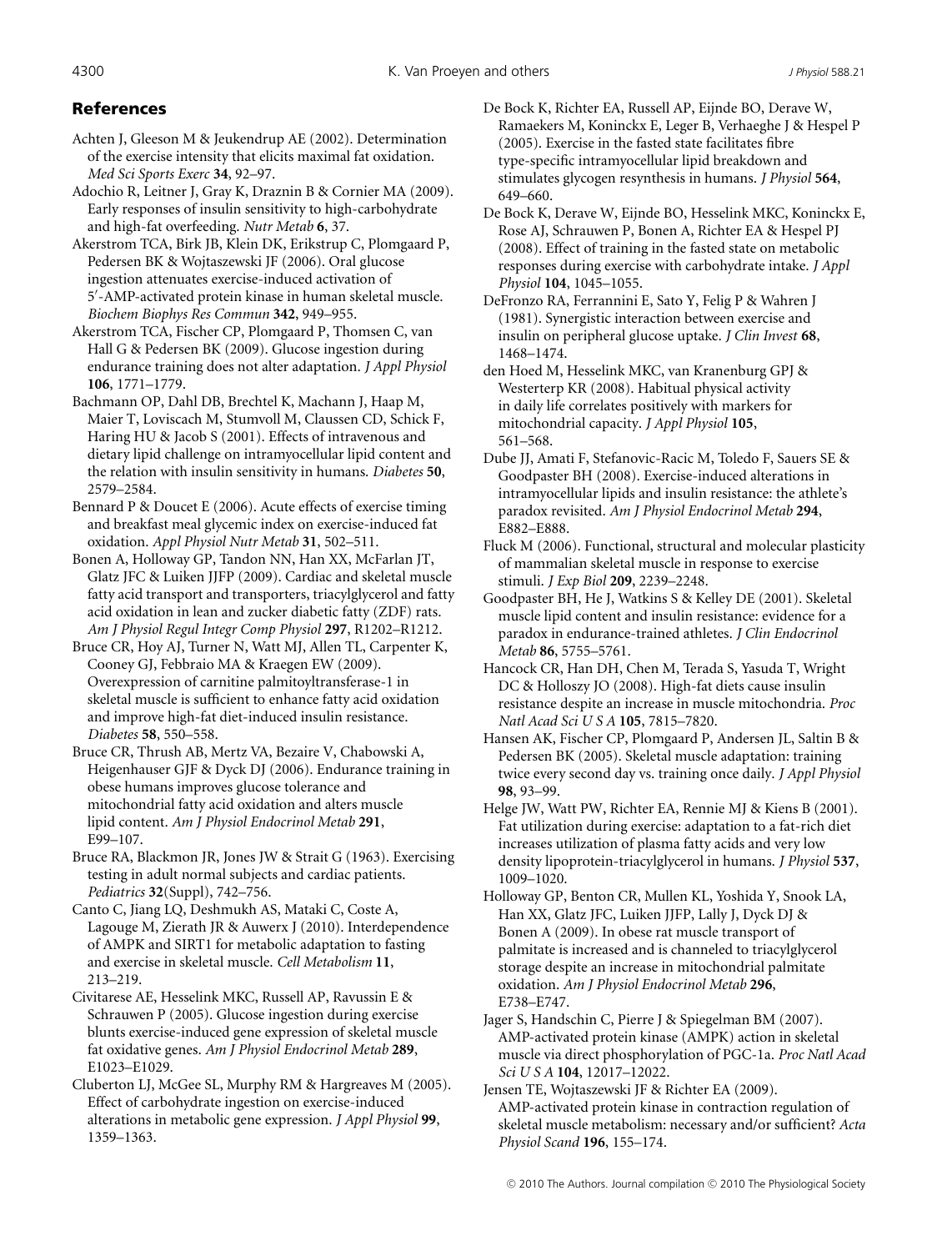Jorgensen SB, Treebak JT, Viollet B, Schjerling P, Vaulont S, Wojtaszewski JFP & Richter EA (2007). Role of AMPKα2 in basal, training-, and AICAR-induced GLUT4, hexokinase II, and mitochondrial protein expression in mouse muscle. *Am J Physiol Endocrinol Metab* **292**, E331–E339.

Koves TR, Ussher JR, Noland RC, Slentz D, Mosedale M, Ilkayeva O, Bain J, Stevens R, Dyck JR, Newgard CB, Lopaschuk GD & Muoio DM (2008). Mitochondrial overload and incomplete fatty acid oxidation contribute to skeletal muscle insulin resistance. *Cell Metab* **7**, 45–56.

Koves TR, Li P, An J, Akimoto T, Slentz D, Ilkayeva O, Dohm GL, Yan Z, Newgard CB & Muoio DM (2005). Peroxisome proliferator-activated receptor-γ co-activator 1α-mediated metabolic remodeling of skeletal myocytes mimics exercise training and reverses lipid-induced mitochondrial inefficiency. *J Biol Chem* **280**, 33588–33598.

Kraegen EW, Cooney GJ & Turner N (2008). Muscle insulin resistance: A case of fat overconsumption, not mitochondrial dysfunction. *Proc Natl Acad Sci U S A* **105**, 7627–7628.

Lee-Young RS, Palmer MJ, Linden KC, LePlastrier K, Canny BJ, Hargreaves M, Wadley GD, Kemp BE & McConell GK (2006). Carbohydrate ingestion does not alter skeletal muscle AMPK signaling during exercise in humans. *Am J Physiol Endocrinol Metab* **291**, E566–E573.

Liu L, Zhang Y, Chen N, Shi X, Tsang B & Yu Y (2007). Upregulation of myocellular DGAT1 augments triglyceride synthesis in skeletal muscle and protects against fat-induced insulin resistance. *J Clin Invest* **117**, 1679–1689.

Lowry OH & Passoneau JV (1972). *A Flexible System of Enzymatic Analysis*. Academic Press, New York.

Maarbjerg SJ, Jorgensen SB, Rose AJ, Jeppesen J, Jensen TE, Treebak JT, Birk JB, Schjerling P, Wojtaszewski JFP & Richter EA (2009). Genetic impairment of  $AMPK\alpha2$  signaling does not reduce muscle glucose uptake during treadmill exercise in mice. *Am J Physiol Endocrinol Metab* **297**, E924–E934.

Matsuda M & DeFronzo RA (1999). Insulin sensitivity indices obtained from oral glucose tolerance testing: comparison with the euglycemic insulin clamp. *Diabetes Care* **22**, 1462–1470.

McConell G, Snow RJ, Proietto J & Hargreaves M (1999). Muscle metabolism during prolonged exercise in humans: influence of carbohydrate availability. *J Appl Physiol* **87**, 1083–1086.

Misra A & Khurana L (2008). Obesity and the metabolic syndrome in developing countries. *J Clin Endocrinol Metab* **93**, s9–30.

Moro C, Bajpeyi S & Smith S (2007). Determinants of intramyocellular triglyceride turnover: Implications for insulin sensitivity. *Am J Physiol Endocrinol Metab* **294**, E203–E213.

Morton JP, Croft L, Bartlett JD, MacLaren DPM, Reilly T, Evans L, McArdle A & Drust B (2009). Reduced carbohydrate availability does not modulate training-induced heat shock protein adaptations but does upregulate oxidative enzyme activity in human skeletal muscle. *J Appl Physiol* **106**, 1513–1521.

Murgia M, Jensen TE, Cusinato M, Garcia M, Richter EA & Schiaffino S (2009). Multiple signalling pathways redundantly control glucose transporter GLUT4 gene transcription in skeletal muscle. *J Physiol* **587**, 4319–4327.

Nybo L, Pedersen K, Christensen B, Aagaared P, Brandt N & Kiens B (2009). Impact of carbohydrate supplementation during endurance training on glycogen storage and performance. *Acta Physiologica* **197**, 117–127.

Oakes ND, Cooney GJ, Camilleri S, Chisholm DJ & Kraegen EW (1997). Mechanisms of liver and muscle insulin resistance induced by chronic high-fat feeding. *Diabetes* **46**, 1768–1774.

- Ojuka EO, Jones TE, Nolte LA, Chen M, Wamhoff BR, Sturek M & Holloszy JO (2002). Regulation of GLUT4 biogenesis in muscle: evidence for involvement of AMPK and Ca<sup>2+</sup>. Am J *Physiol Endocrinol Metab* **282**, E1008–E1013.
- Pan DA, Lillioja S, Kriketos AD, Baur LA, Bogardus C & Jenkins AB (1997). Skeletal muscle triglyceride levels are inversely related to insulin action. *Diabetes* **46**, 983–988.

Schenk S (2007). Acute exercise increases triglyceride synthesis in skeletal muscle and prevents fatty acid-induced insulin resistance. *J Clin Invest* **117**, 1690–1698.

Schrauwen-Hinderling VB, Kooi ME, Hesselink MK, Moonen-Kornips E, Schaart G, Mustard KJ, Hardie DG, Saris WH, Nicolay K & Schrauwen P (2005). Intramyocellular lipid content and molecular adaptations in response to a 1-week high-fat diet. *Obes Res* **13**, 2088–2094.

Spencer MK, Yan Z & Katz A (1991). Carbohydrate supplementation attenuates IMP accumulation in human muscle during prolonged exercise. *Am J Physiol Cell Physiol* **261**, C71–C76.

Stannard SR, Buckley AJ, Edge JA & Thompson MW (2010). Adaptations to skeletal muscle with endurance exercise training in the acutely fed versus overnight-fasted state. *J Sci Med Sport* **13**, 465–469.

- Storlien LH, James DE, Burleigh KM, Chisholm DJ & Kraegen EW (1986). Fat feeding causes widespread in vivo insulin resistance, decreased energy expenditure, and obesity in rats. *Am J Physiol Endocrinol Metab* **251**, E576–E583.
- Summers SA (2006). Ceramides in insulin resistance and lipotoxicity. *Prog Lipid Res* **45**, 42–72.

Timmers S, Schrauwen P & de Vogel J (2008). Muscular diacylglycerol metabolism and insulin resistance. *Physiol Behav* **94**, 242–251.

Tsao TS, Burcelin R, Katz EB, Huang L & Charron MJ (1996). Enhanced insulin action due to targeted GLUT4 overexpression exclusively in muscle. *Diabetes* **45**, 28–36.

Turcotte LP, Richter EA & Kiens B (1992). Increased plasma FFA uptake and oxidation during prolonged exercise in trained vs. untrained humans. *Am J Physiol Endocrinol Metab* **262**, E791–E799.

Turner N, Bruce CR, Beale SM, Hoehn KL, So T, Rolph MS & Cooney GJ (2007). Excess lipid availability increases mitochondrial fatty acid oxidative capacity in muscle: evidence against a role for reduced fatty acid oxidation in lipid-induced insulin resistance in rodents. *Diabetes* **56**, 2085–2092.